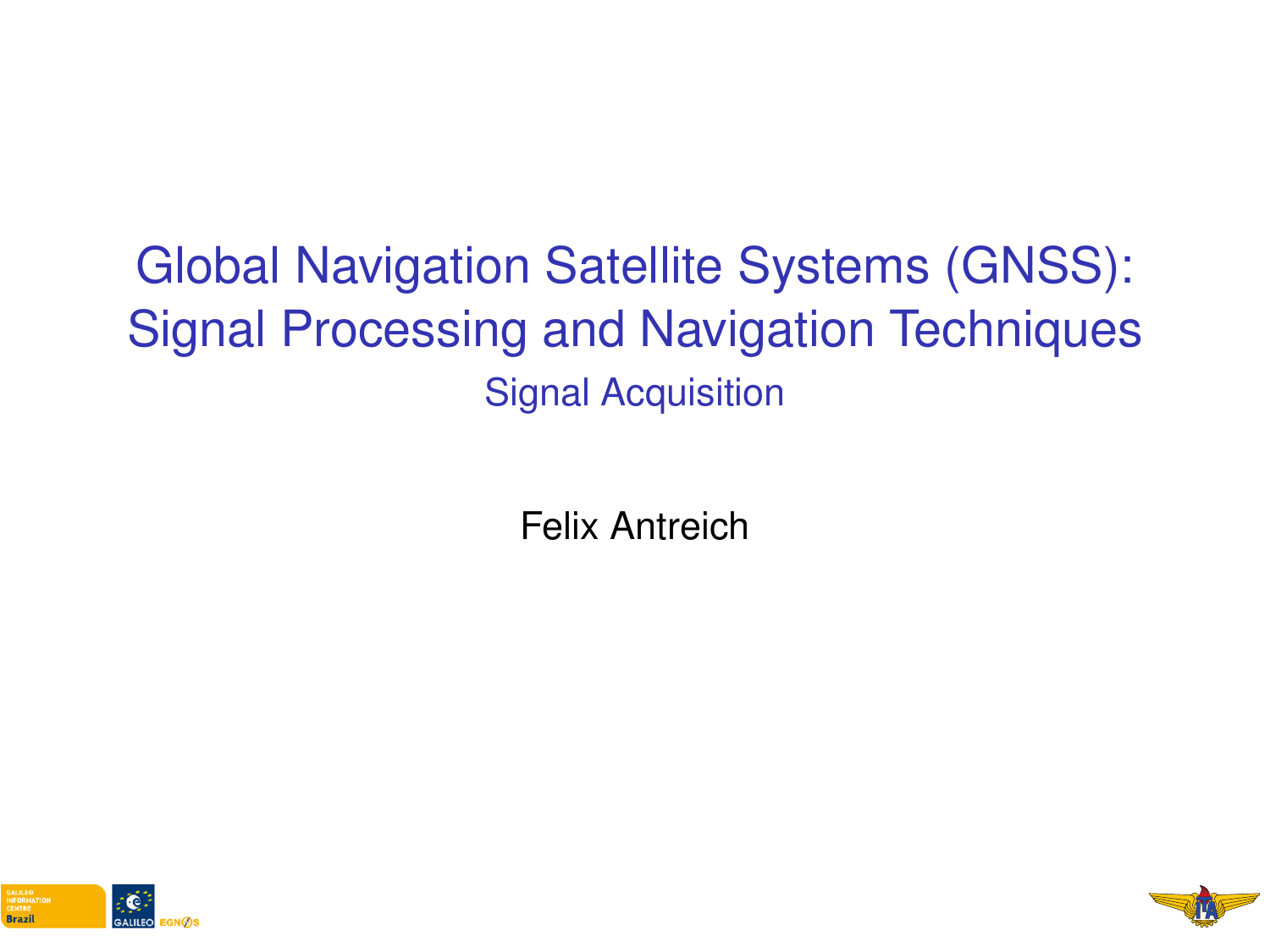#### <span id="page-1-0"></span>**Outline**

**[Introduction](#page-1-0)** 

[Doppler and Time-Delay Estimation](#page-9-0)

[Detection Problem](#page-0-0)

[Parallel Time-Delay Acquisition](#page-0-0)



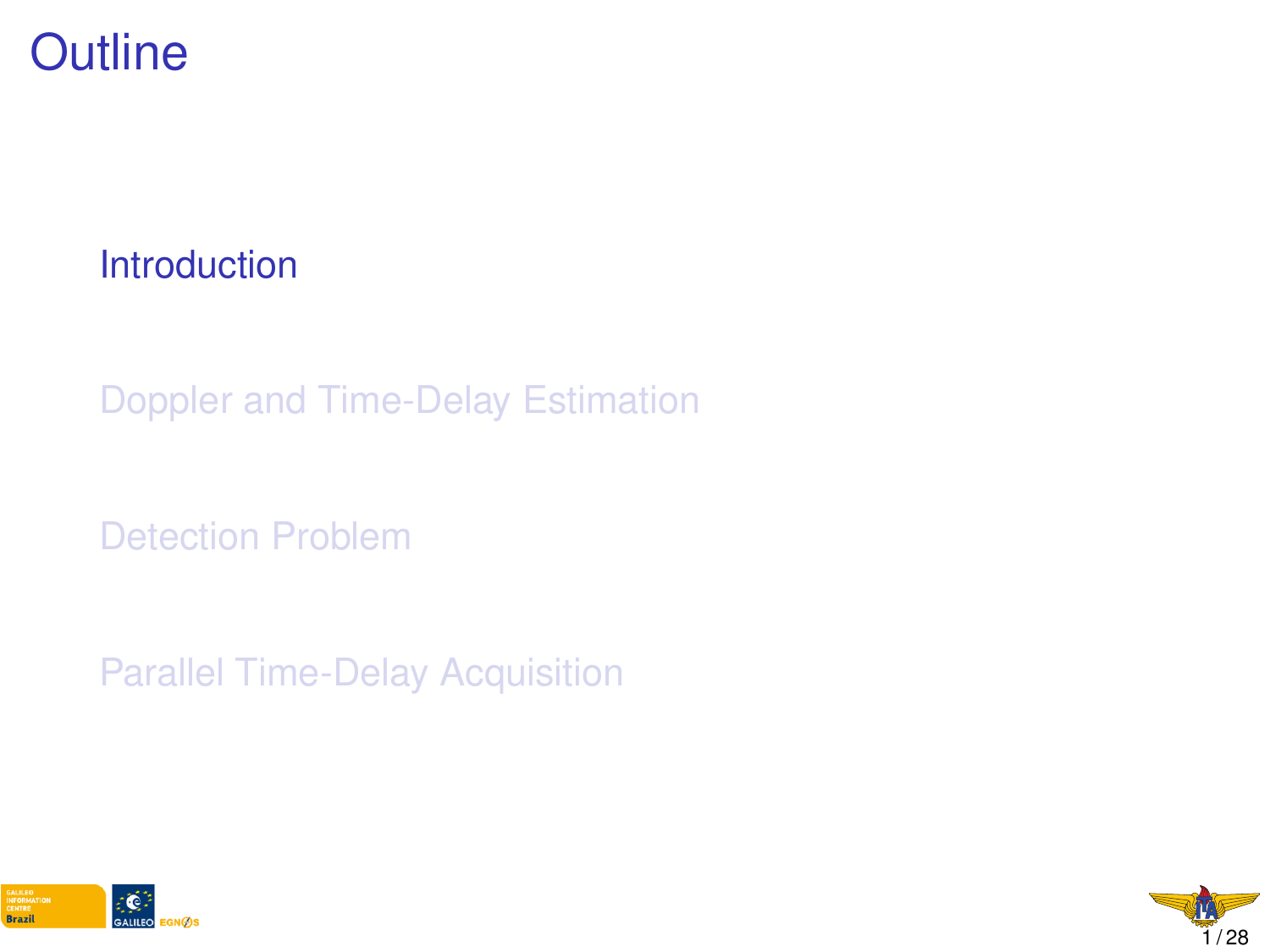#### **Overview**



Initialization of synchronization parameters

Loss of lock, restart, etc.



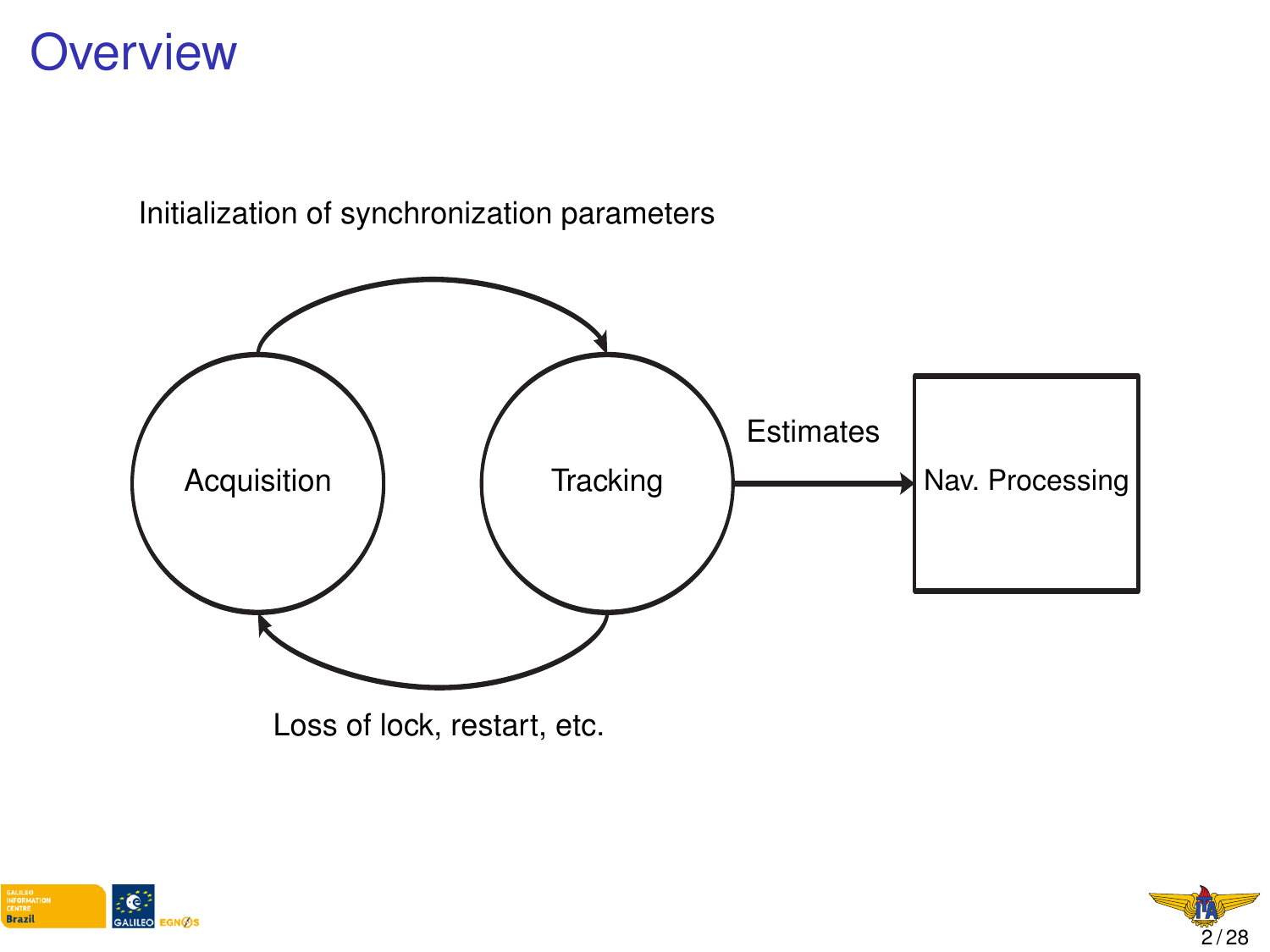# Signal Acquisition

- **Provides a rough estimate of the signal Doppler shift**  $\nu$  and time-delay  $\tau$
- $\triangleright$  Solves a maximum likelihood estimation problem in a coarse resolution
- $\triangleright$  Detects received satellites (separated by codes, DS-CDMA)
- $\blacktriangleright$  For each satellite correlator outputs with the same time-delay and Doppler shift from different epochs/periods are used to form a decision variable
- If the decision variable passes a threshold, the signal (from a certain satellite) is assumed to be present/received
- $\blacktriangleright$  Time-delay and Doppler shift estimates are used to initialize tracking loops



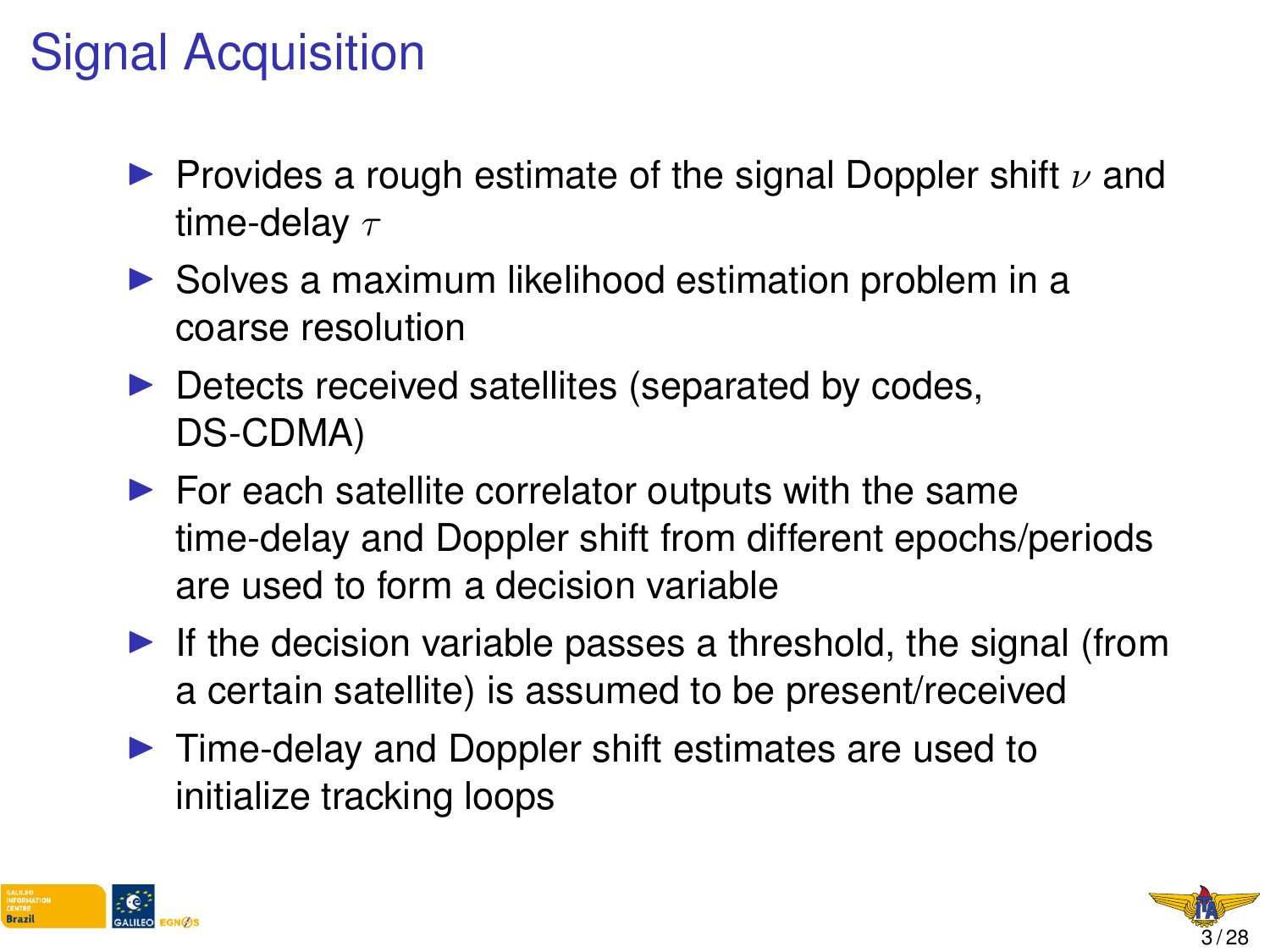

[Introduction](#page-1-0)

#### [Doppler and Time-Delay Estimation](#page-9-0)

[Detection Problem](#page-0-0)

[Parallel Time-Delay Acquisition](#page-0-0)



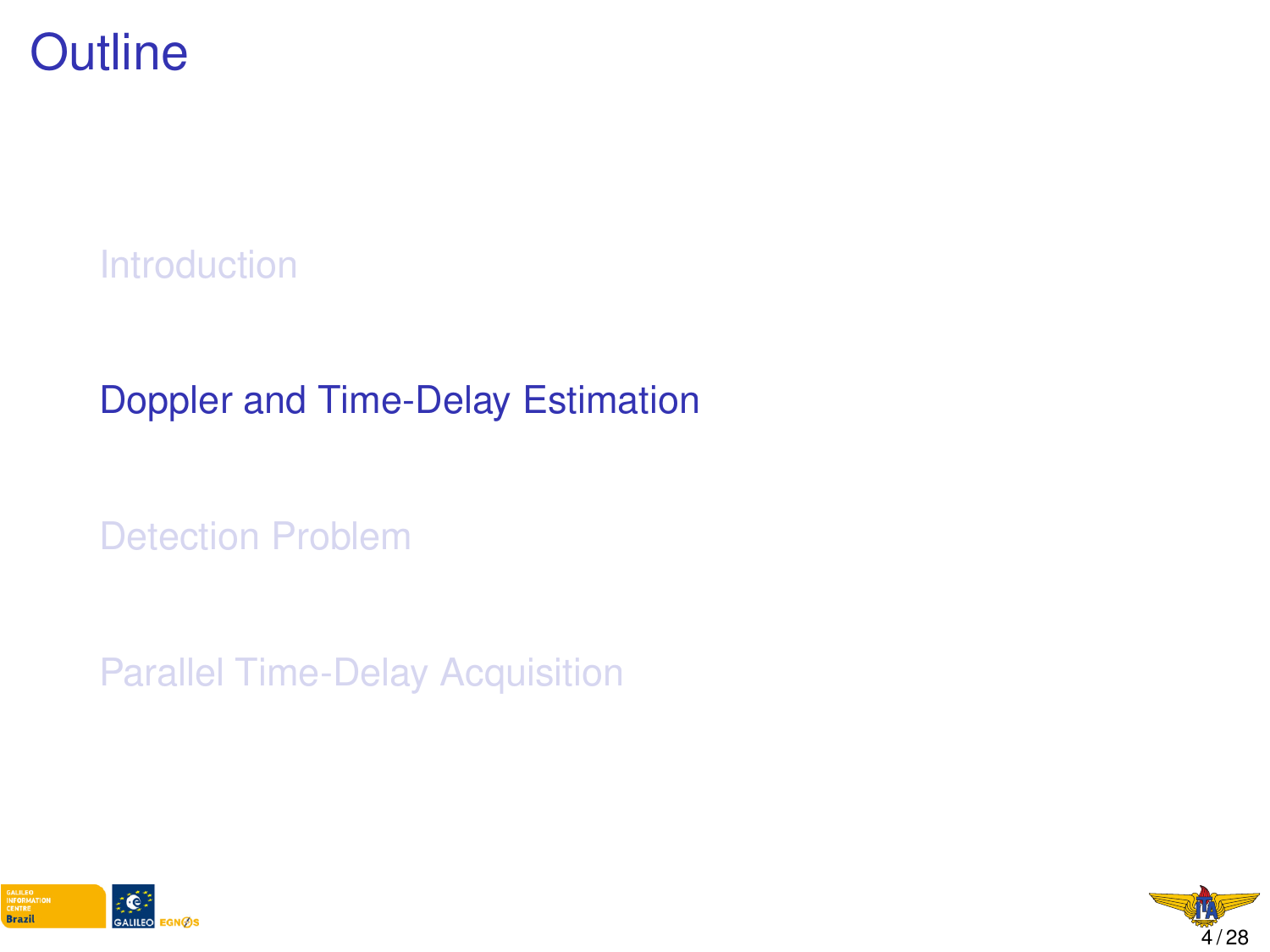## Discrete Signal Model (1)

Extending the discrete signal model by introducing a Doppler shift  $\nu$  and a carrier phase  $\phi$  we can write the complex baseband signal of one satellite as

$$
\mathbf{x}[k] = \sqrt{P} \mathrm{e}^{\mathrm{j} \phi} g[k] \left( \mathbf{c}(\tau) \odot \mathbf{d}[k,\nu] \right) + \mathbf{n}[k] \ \in \mathbb{C}^{N \times 1}
$$

where

$$
\mathbf{x}[k] = [x(kN T_s),...,x((kN + n) T_s),...,x((kN + N - 1) T_s)]^T \n\mathbf{n}[k] = [n(kN T_s),...,n((kN + n) T_s),...,n((kN + N - 1) T_s)]^T \n\mathbf{c}(\tau) = [c(\tau),...,...,c(nT_s - \tau),...,c((N - 1)T_s - \tau)]^T \n\mathbf{d}[k; \nu] = [e^{j2\pi\nu kNT_s},...,e^{j2\pi\nu(kN + n) T_s},...,e^{j2\pi\nu(kN + N - 1) T_s}]^T
$$

as well as  $\odot$  denoting the Hadamard-Schur product (element-wise multiplication),  $n = 0, 1, \ldots, N - 1$ ,  $k = 0, 1, \ldots, K - 1, N > N_d$ , and  $N/N_d \in \mathbb{N}$ .

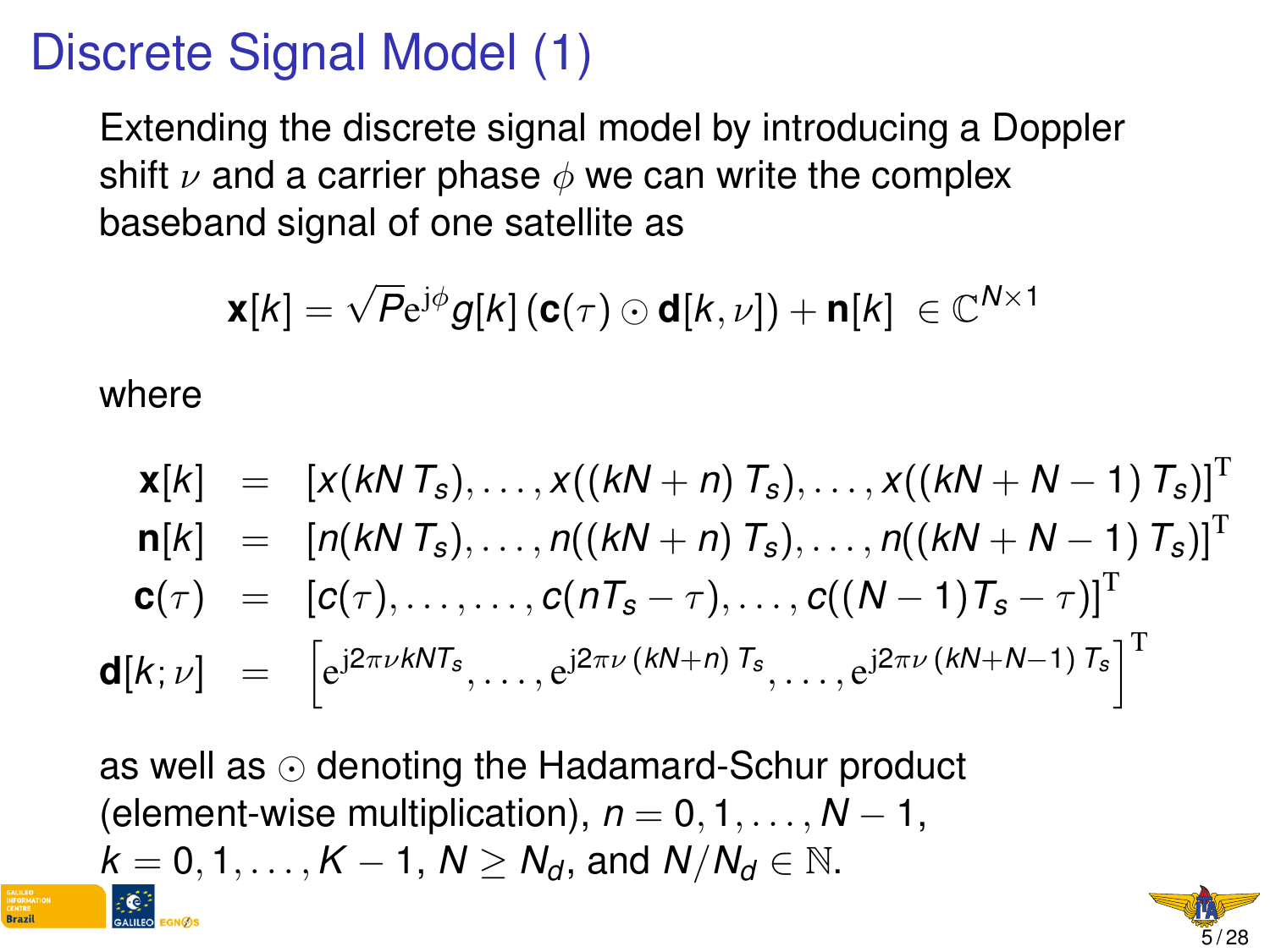## Discrete Signal Model (2)

We assume that the signal is filtered with an ideal lowpass filter  $h_l(t)$  and subsequently sampled with a sampling frequency  $f_{\rm s}=\frac{1}{\mathcal{T}_s}$ *Ts* = 2*B*. Thus, the noise **n**[*k*] is complex white Gaussian noise with

$$
E[\mathbf{n}[k]] = \mathbf{0}
$$
  
\n
$$
E[||\mathbf{n}[k]||_2^2] = N\sigma_n^2
$$
  
\n
$$
E[\mathbf{n}[k]\mathbf{n}^H[k]] = \sigma_n^2 \mathbf{l}_N
$$

We assume that quantization noise and thermal noise from the antenna and the LNA are included in **n**[*k*]. Thus,

$$
\sigma_n^2 = 2BN_0 + 2\sigma_q^2.
$$



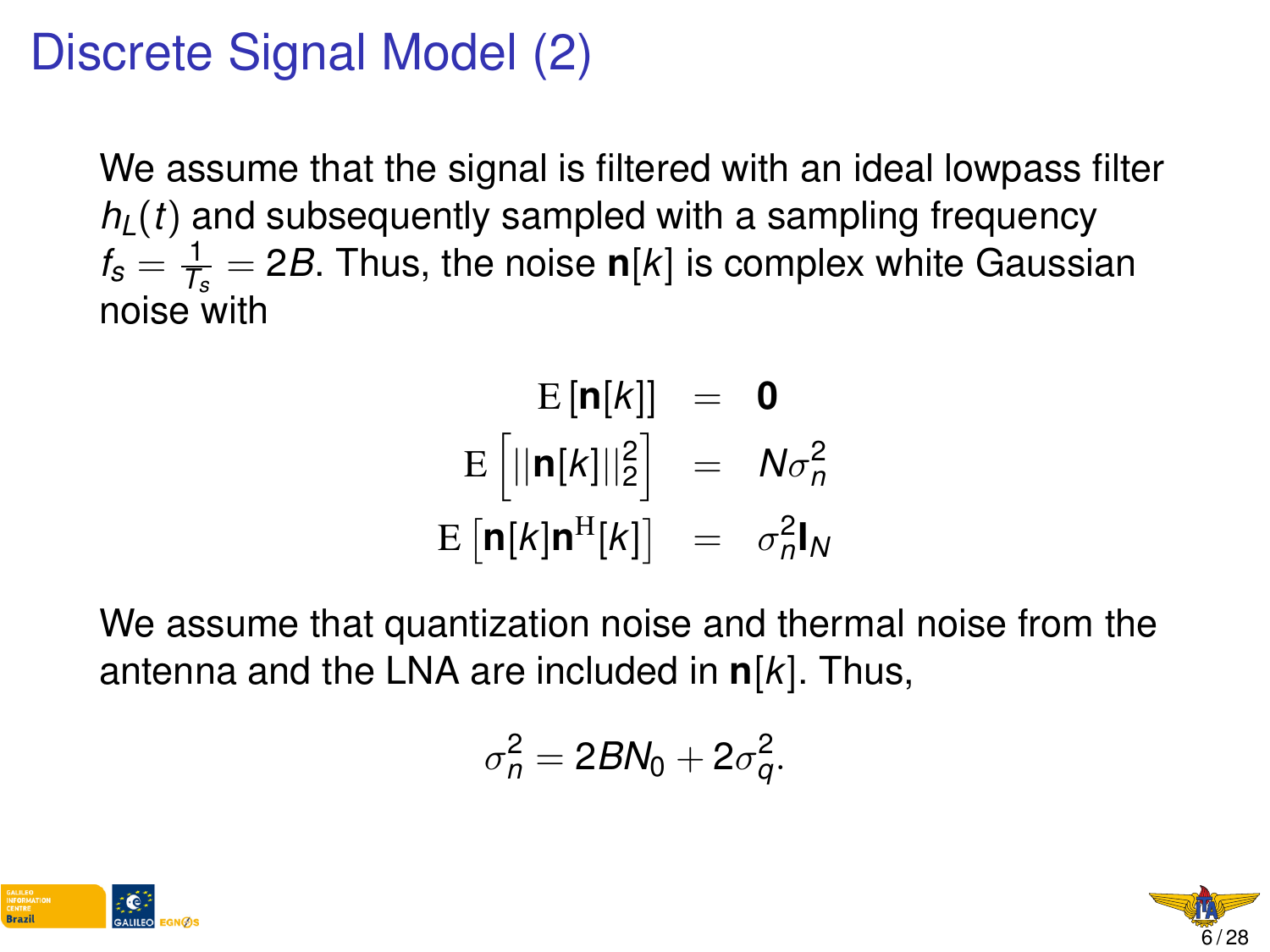#### Maximum Likelihood Estimation (1) For

$$
\mathbf{x} = \mathbf{x}[0]
$$

let us assume a random variable *x* has a multivariate Gaussian probability density function (pdf) parameterized by the parameters  $\boldsymbol{\theta} = [\tau, \nu, \phi, \boldsymbol{P}, \boldsymbol{g}[0]]^\text{T}$ , and thus we get

$$
p_{\boldsymbol{x}}(\boldsymbol{x};\boldsymbol{\theta}) = \frac{1}{(\pi \sigma_n^2)^N} \exp\left[-\frac{\|\boldsymbol{x} - \sqrt{P}e^{j\phi}g[0]\left(\mathbf{c}(\tau) \odot \mathbf{d}[0,\nu]\right)\|_2^2}{\sigma_n^2}\right]
$$

The likelihood function with respect to the parameter vector  $\theta$  is given as

$$
L(\mathbf{x};\theta) = p_{\mathbf{x}}(\mathbf{x};\theta)
$$

- $\blacktriangleright$   $L(\mathbf{x}; \theta)$  is a function of the parameter vector  $\theta$ , which is to be estimated at a given realization of the random variable *x*
- **IDED** The pdf  $p_x(x; \theta)$  is a function of the realization of the

random variable *x* for a fixed value of θ

$$
\begin{array}{c}\n\hline\n\text{M} \\
\hline\n\text{7/28}\n\end{array}
$$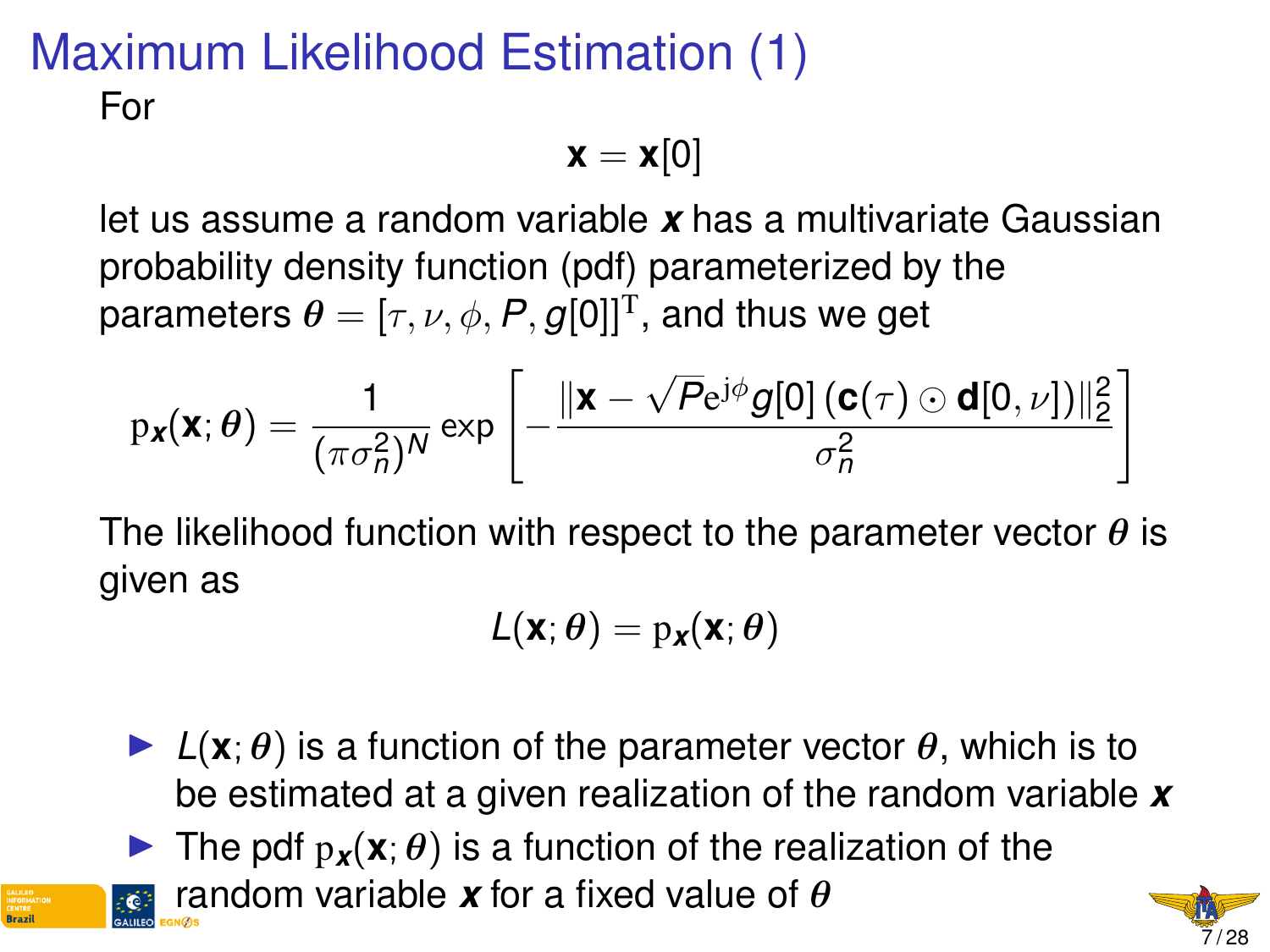#### Maximum Likelihood Estimation (2)

Let us reparameterize the problem with

$$
\alpha=\sqrt{P}e^{j\phi}g[0]
$$

and

$$
\boldsymbol{\theta} = [\tau, \nu, \alpha]^{\mathrm{T}}.
$$

Now the maximum likelihood estimator (MLE) can be given as

$$
\hat{\boldsymbol{\theta}} = \arg \max_{\boldsymbol{\theta}} \left\{ \mathcal{L}(\mathbf{X}; \boldsymbol{\theta}) \right\} = \arg \max_{\boldsymbol{\theta}} \left\{ \log \left( \mathcal{L}(\mathbf{X}; \boldsymbol{\theta}) \right) \right\}.
$$

The MLE is asymptotically (large *N*) unbiased and efficient. When further deriving the estimator we get

$$
\hat{\theta} = \arg \max_{\theta} \left\{ \log(1) - N \log(\pi \sigma_n^2) - \frac{1}{\sigma_n^2} ||\mathbf{x} - \alpha(\mathbf{c}(\tau) \odot \mathbf{d}[0, \nu])||_2^2 \right\}
$$
\n
$$
= \arg \max_{\theta} \left\{ -\mathbf{x}^H \mathbf{x} + \alpha^* (\mathbf{c}(\tau) \odot \mathbf{d}[0, \nu])^H \mathbf{x} + \alpha \mathbf{x}^H (\mathbf{c}(\tau) \odot \mathbf{d}[0, \nu]) \right\}
$$
\n
$$
- \alpha^* \alpha (\mathbf{c}(\tau) \odot \mathbf{d}[0, \nu])^H (\mathbf{c}(\tau) \odot \mathbf{d}[0, \nu]) \}.
$$

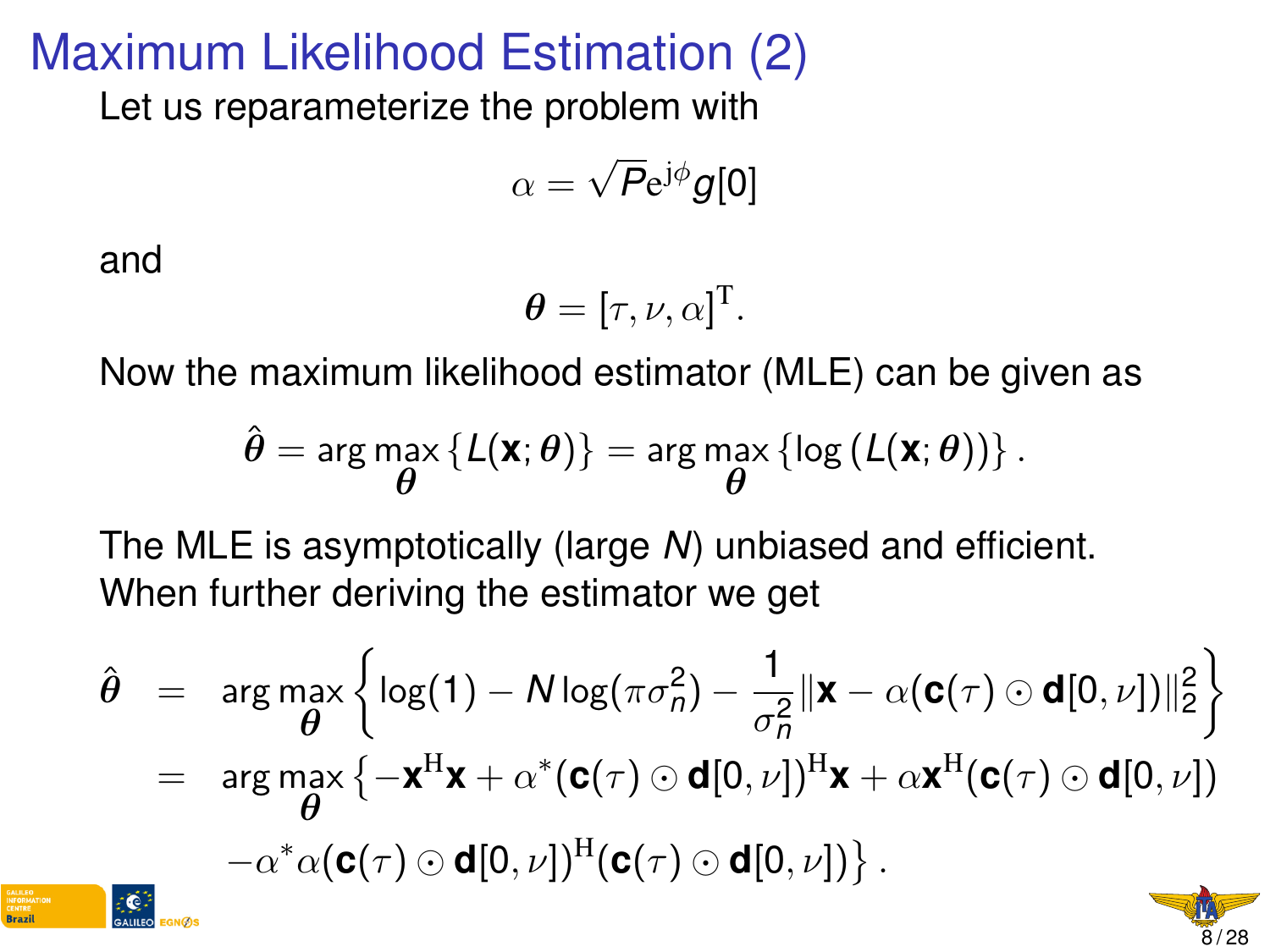#### <span id="page-9-0"></span>Maximum Likelihood Estimation (3)

Now, we can define the cost function

$$
J(\theta) = \alpha^*(\mathbf{c}(\tau) \odot \mathbf{d}[0,\nu])^H \mathbf{x} + \alpha \mathbf{x}^H(\mathbf{c}(\tau) \odot \mathbf{d}[0,\nu])
$$

$$
- \alpha^* \alpha(\mathbf{c}(\tau) \odot \mathbf{d}[0,\nu])^H(\mathbf{c}(\tau) \odot \mathbf{d}[0,\nu]).
$$

Taking the derivative of  $J(\boldsymbol{\theta})$  with respect to  $\alpha^*$  and equating to zero we get

$$
\frac{\partial \mathcal{J}(\boldsymbol{\theta})}{\partial \alpha^*} = (\mathbf{c}(\tau) \odot \mathbf{d}[0, \nu])^{\mathrm{H}} \mathbf{x} \n- \alpha(\mathbf{c}(\tau) \odot \mathbf{d}[0, \nu])^{\mathrm{H}} (\mathbf{c}(\tau) \odot \mathbf{d}[0, \nu]) = 0
$$

#### and

$$
\hat{\alpha} = \frac{(\mathbf{c}(\tau) \odot \mathbf{d}[0,\nu])^{\mathrm{H}} \mathbf{x}}{(\mathbf{c}(\tau) \odot \mathbf{d}[0,\nu])^{\mathrm{H}} (\mathbf{c}(\tau) \odot \mathbf{d}[0,\nu])} = \frac{(\mathbf{c}(\tau) \odot \mathbf{d}[0,\nu])^{\mathrm{H}} \mathbf{x}}{N}.
$$



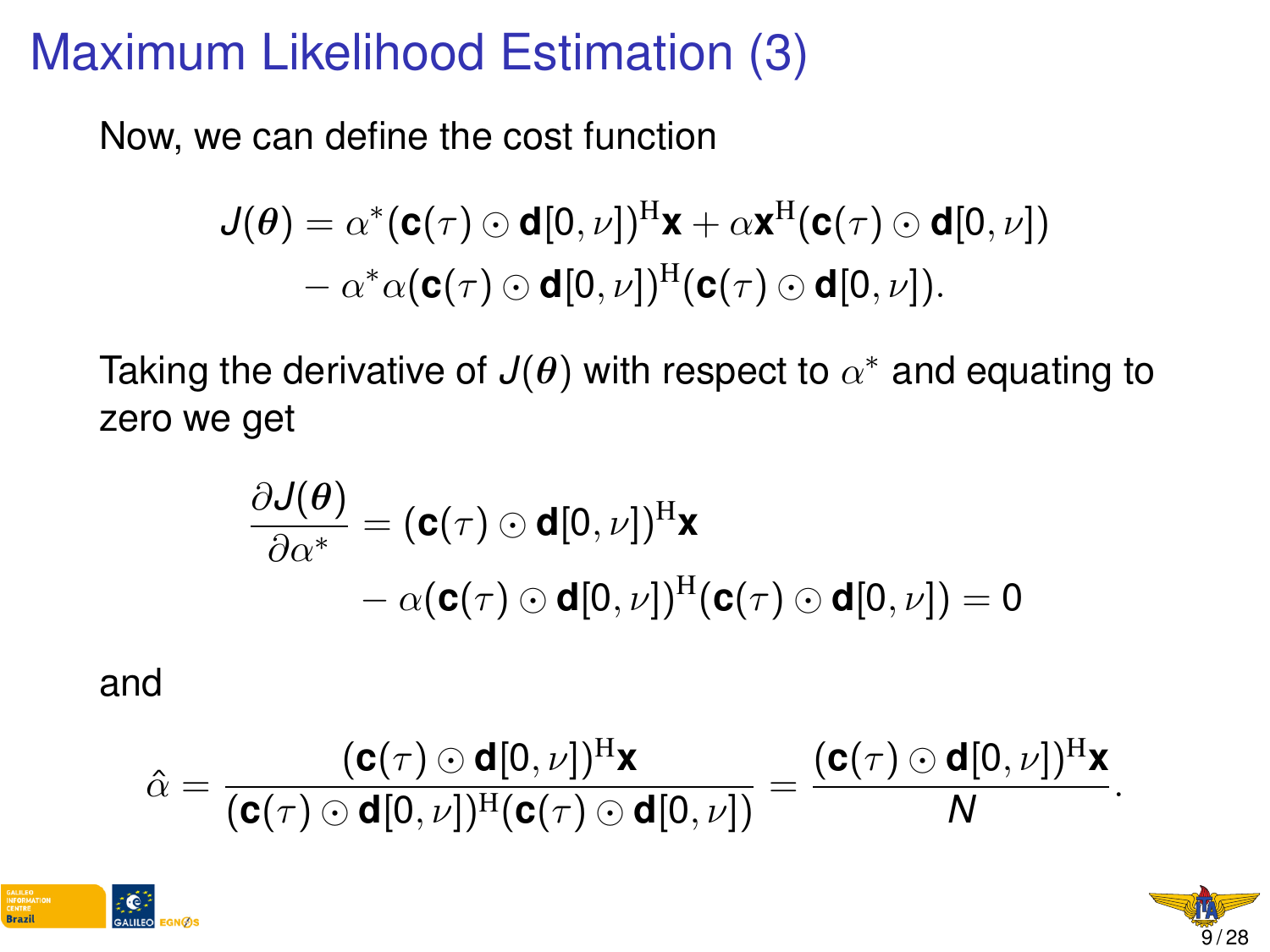# Maximum Likelihood Estimation (4)

Substituting  $\hat{\alpha}$  in  $J(\theta)$  with the above result we get

$$
\left(\hat{\tau},\hat{\nu}\right)=\arg\max_{\tau,\nu}\left\{|\boldsymbol{x}^H(\boldsymbol{c}(\tau)\odot\boldsymbol{d}[0,\nu])|^2\right\}.
$$

In general such a problem can be solved by:

- $\blacktriangleright$  Two-dimensional grid search
- ▶ Gradient method, e.g. Newton's method (with "good" initialization)

The signal phase  $\phi \pm \pi$  (considering  $g[0] \in \{-1,1\}$ ) and power *P* can also be determined using the estimate  $\hat{\alpha}$  based on the estimates  $\hat{\tau}$  and  $\hat{\nu}$ 

$$
\hat{\phi} \pm \pi = \arg\{\hat{\alpha}\}\
$$

$$
\hat{P} = |\hat{\alpha}|^2.
$$



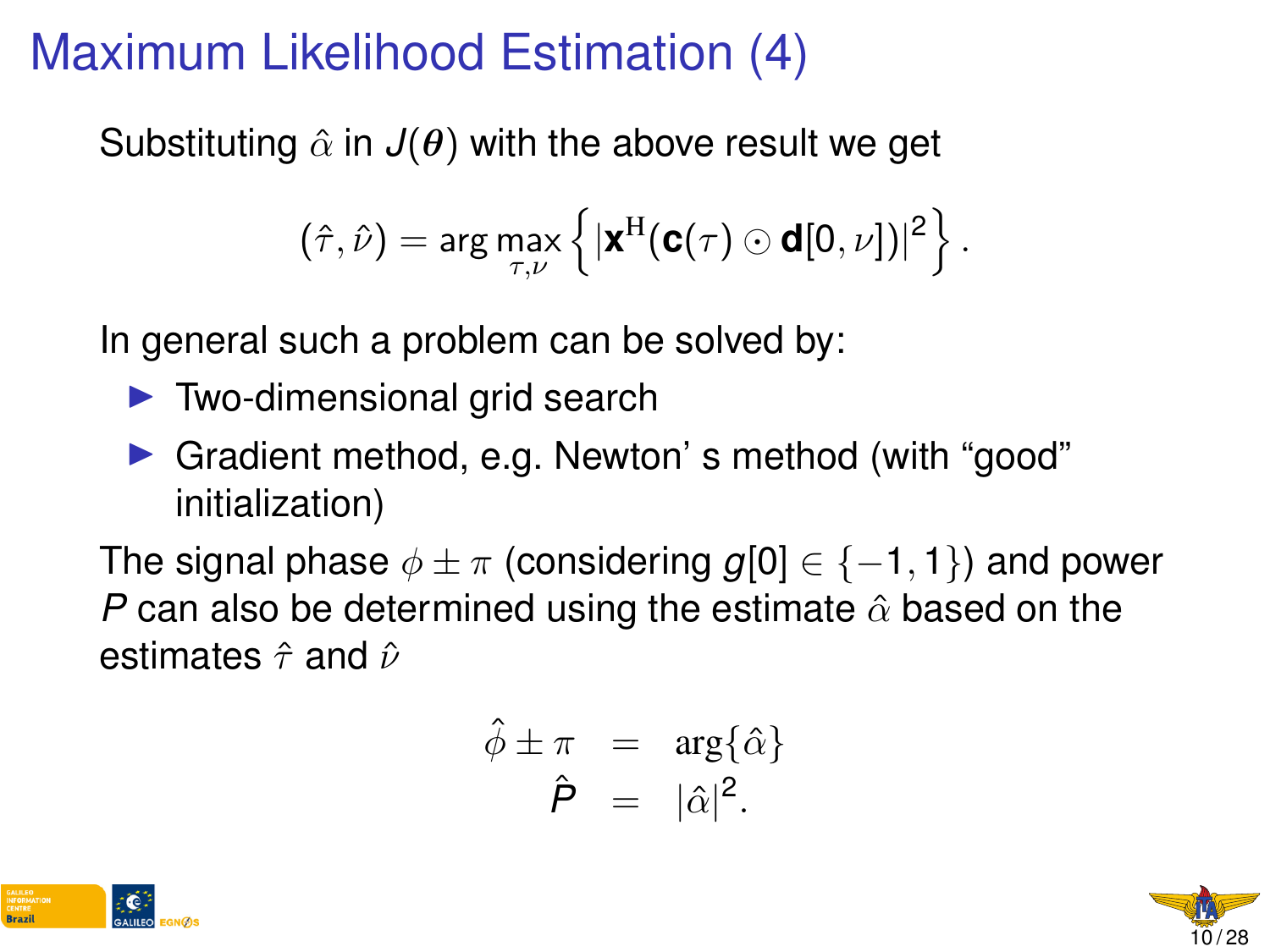#### Grid Search

**Rrazi** 

The final cost function that needs to be evaluated is also called cross ambiguity function (CAF) and for the period *k* can be given as

$$
CAF[k; \tau, \nu] = |\mathbf{x}^H[k](\mathbf{c}(\tau) \odot \mathbf{d}[k, \nu])|^2.
$$

- $\triangleright$  To select a suitable strategy to evaluate the CAF and thus to find its maximum we have to inspect the shape of the CAF for the problem at hand
- $\triangleright$  Basic strategies in GNSS acquisition to evaluate the CAF are:
	- $\triangleright$  Serial search; pairs of time-delay and Doppler frequency values (bins) are evaluated one by one
	- $\blacktriangleright$  Parallel time-delay acquisition; all possible time-delays are evaluated in parallel for each Doppler frequency bin
	- $\blacktriangleright$  Parallel Doppler acquisition; all possible Doppler frequencies are evaluated in parallel for each time-delay bin

11 / 28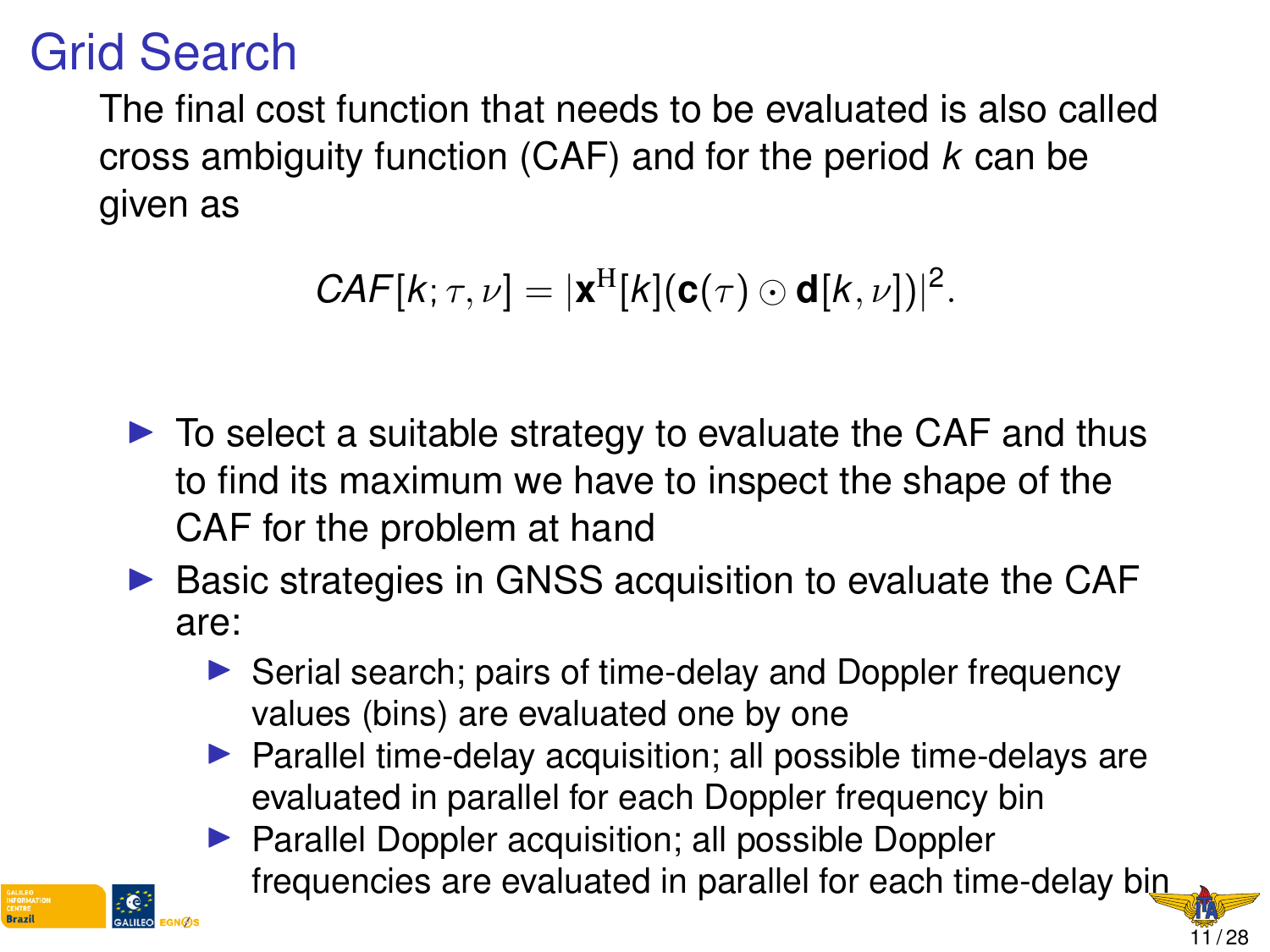

[Introduction](#page-1-0)

[Doppler and Time-Delay Estimation](#page-9-0)

[Detection Problem](#page-0-0)

[Parallel Time-Delay Acquisition](#page-0-0)



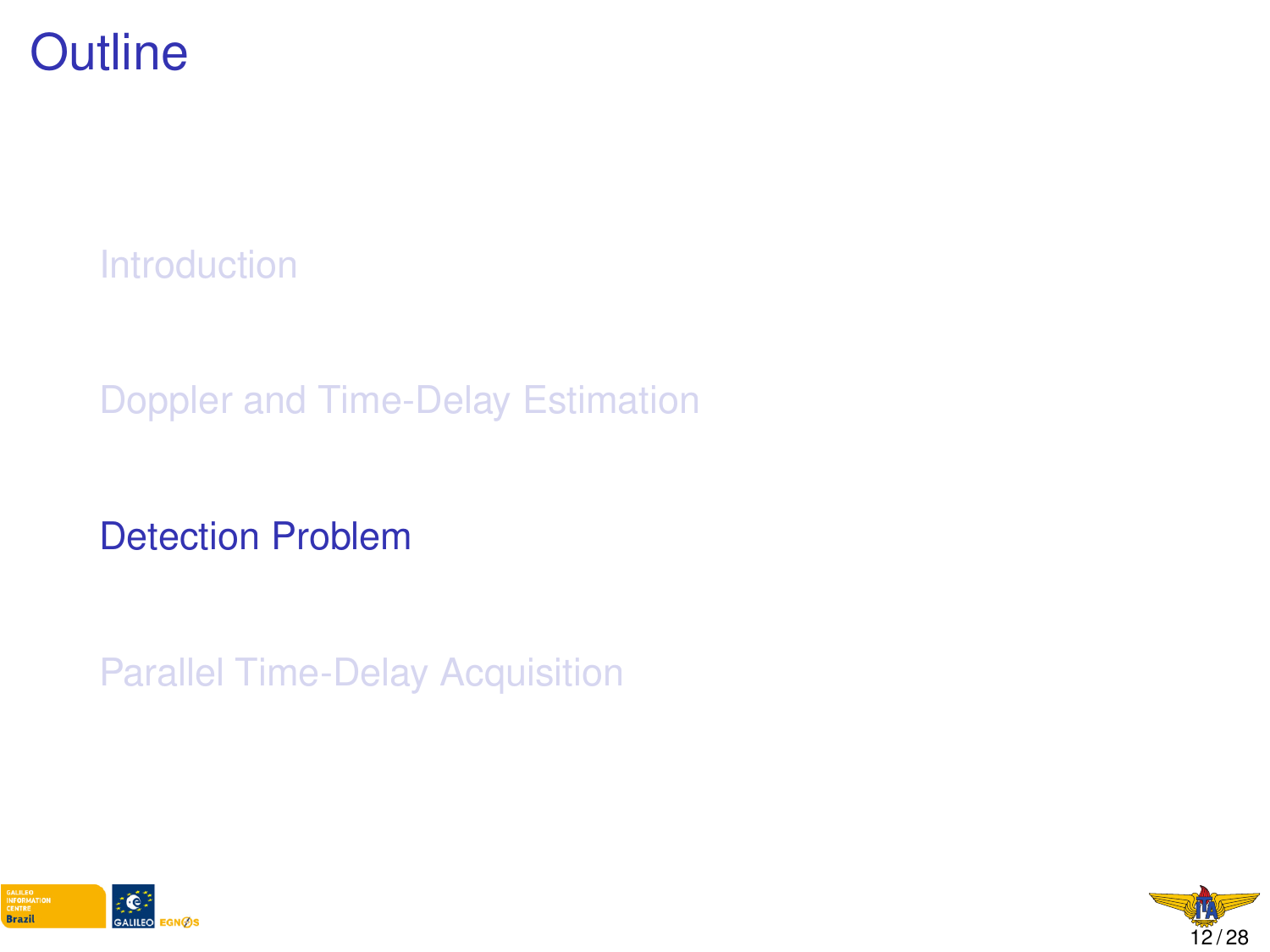### Satellite Detection

Signal acquisition determines the presence or absence of a satellite. Two hypothesis can be defined as

$$
\mathcal{H}_1 : \mathbf{x}[k] = \alpha(\mathbf{c}(\tau) \odot \mathbf{d}[k, \nu]) + \mathbf{n}[k]
$$
  

$$
\mathcal{H}_0 : \mathbf{x}[k] = \mathbf{n}[k].
$$

- $\blacktriangleright$   $\mathcal{H}_0$ , also called the null hypothesis, is fulfilled when the desired satellite signal is not received
- $\blacktriangleright$   $\mathcal{H}_1$ , also called alternative hypothesis, is fulfilled when the desired satellite signal is received
- $\triangleright$  This type of detection problem is called binary hypothesis testing



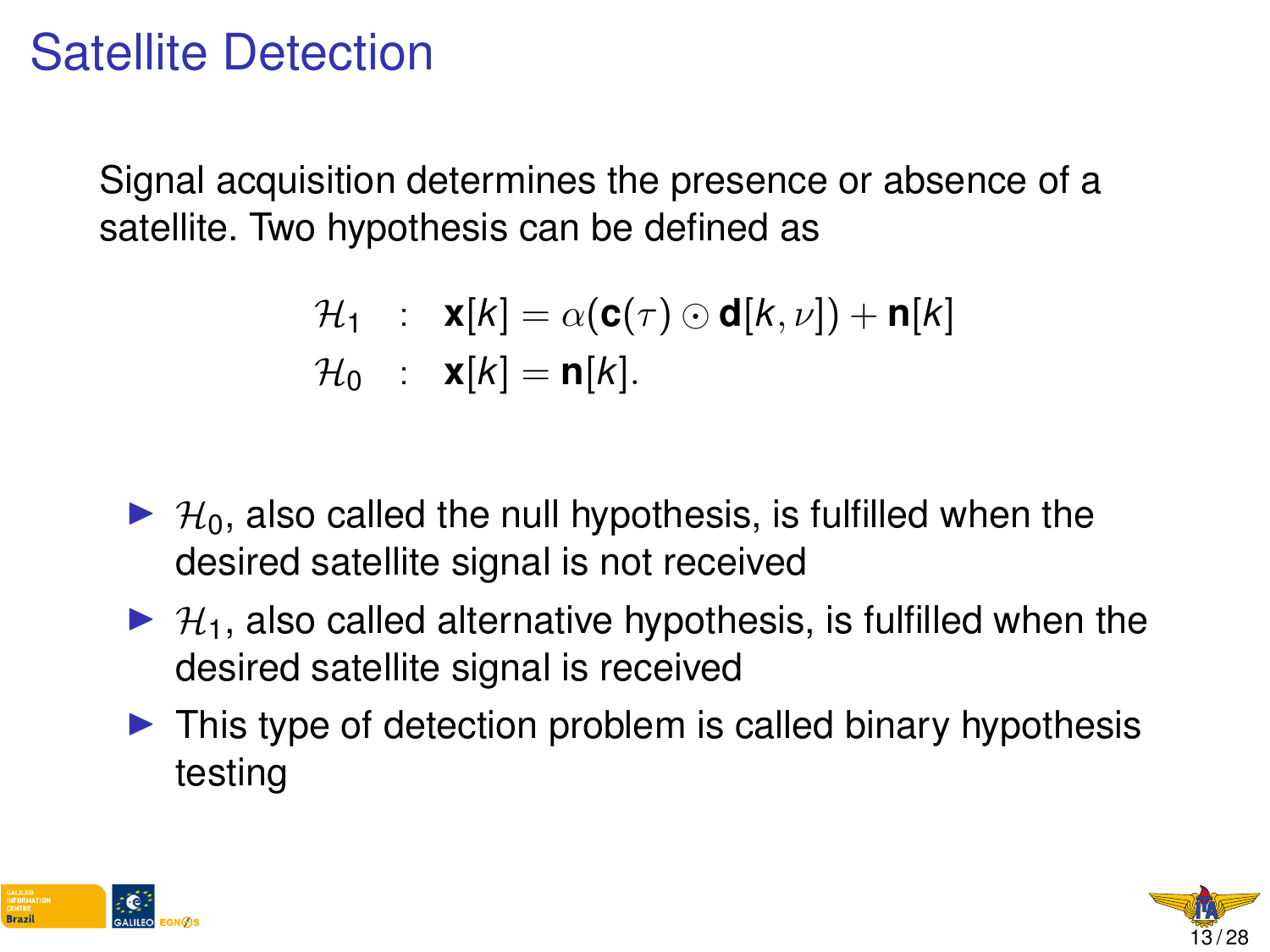# Likelihood Ratio Test (1)

Neyman-Pearson Lemma

To maximize the detection probability  $P_d$  for a given probability of false alarm  $P_{fa} = \rho$  decide the hypothesis  $\mathcal{H}_1$  if

$$
LR(\mathbf{x}) = \frac{L(\mathbf{x}; \theta, \mathcal{H}_1)}{L(\mathbf{x}; \mathcal{H}_0)} > \gamma
$$

where

$$
P_{fa} = \int_{\{\mathbf{x}|LR(\mathbf{x})>\gamma\}} L(\mathbf{x}; \mathcal{H}_0) d\mathbf{x} = \rho
$$

$$
P_d = \int_{\{\mathbf{x}|LR(\mathbf{x})>\gamma\}} L(\mathbf{x}; \theta, \mathcal{H}_1) d\mathbf{x}.
$$

 $\blacktriangleright$  *LR*( $\bm{x}$ ) is called likelihood ratio

 $\blacktriangleright$   $L(\mathbf{x}; \theta, \mathcal{H}_1)$  and  $L(\mathbf{x}; \mathcal{H}_0)$  denote the likelihood for

hypothesis  $H_1$  and  $H_0$ , respectively

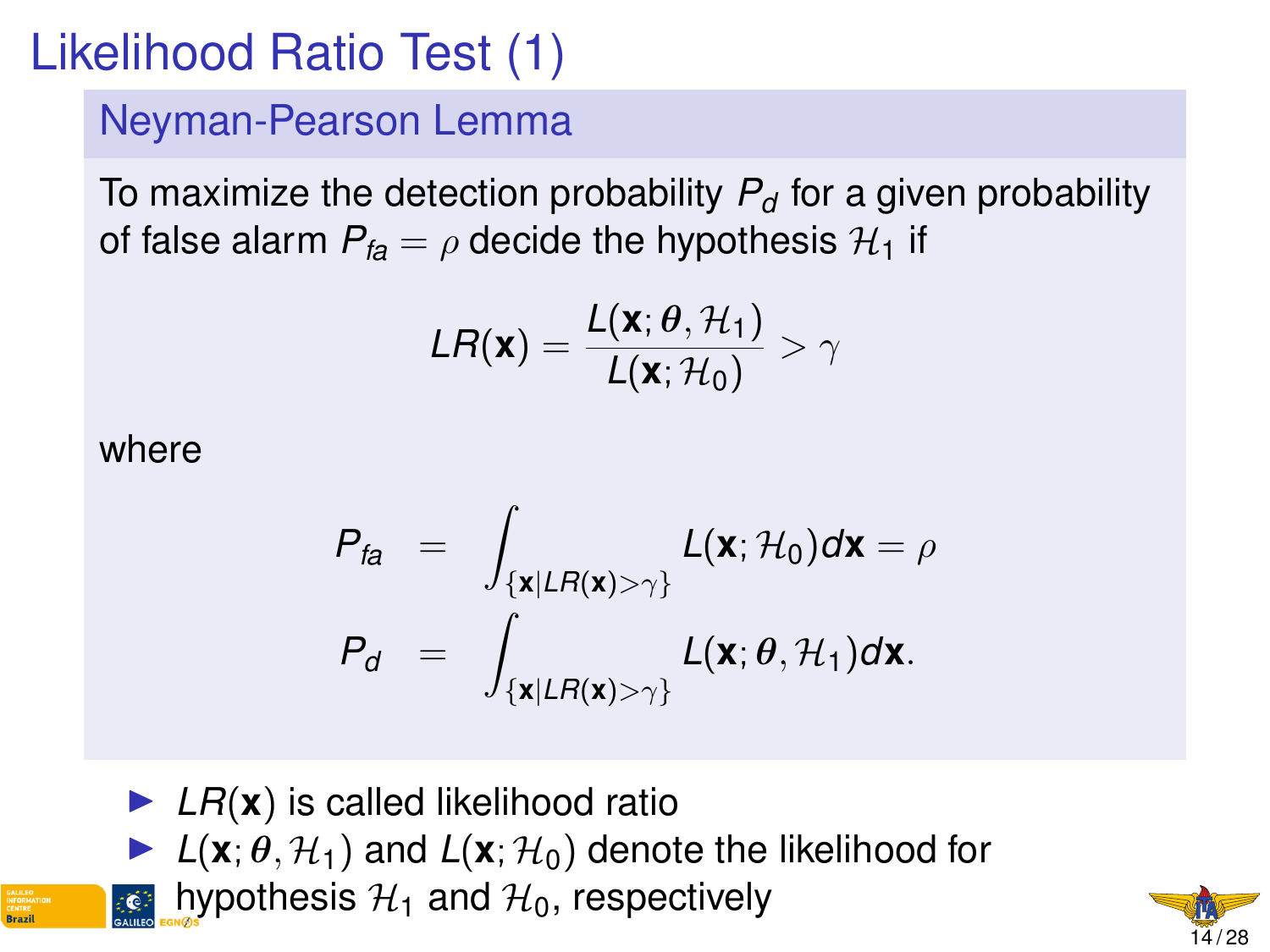# Likelihood Ratio Test (2)

**Since** 

$$
L(\mathbf{x}; \theta, \mathcal{H}_1) = \frac{1}{(\pi \sigma_n^2)^N} \exp \left[ -\frac{\|\mathbf{x} - \alpha(\mathbf{c}(\tau) \odot \mathbf{d}[0, \nu])\|_2^2}{\sigma_n^2} \right]
$$

$$
L(\mathbf{x}; \mathcal{H}_0) = \frac{1}{(\pi \sigma_n^2)^N} \exp \left[ -\frac{\|\mathbf{x}\|_2^2}{\sigma_n^2} \right]
$$

the likelihood ratio can be given as

$$
\textit{LR}(\textbf{x}) = \exp\left[-\frac{1}{\sigma_n^2}\left(\|\textbf{x} - \alpha\left(\textbf{c}(\tau) \odot \textbf{d}[0,\nu]\right)\|_2^2 - \|\textbf{x}\|_2^2\right)\right] > \gamma.
$$

Taking the logarithm on both sides we can write

$$
-\frac{1}{\sigma_n^2}\left(\|\mathbf{x}-\alpha\left(\mathbf{C}(\tau) \odot \mathbf{d}[0,\nu]\right)\|_2^2 - \|\mathbf{x}\|_2^2\right) > \log(\gamma).
$$



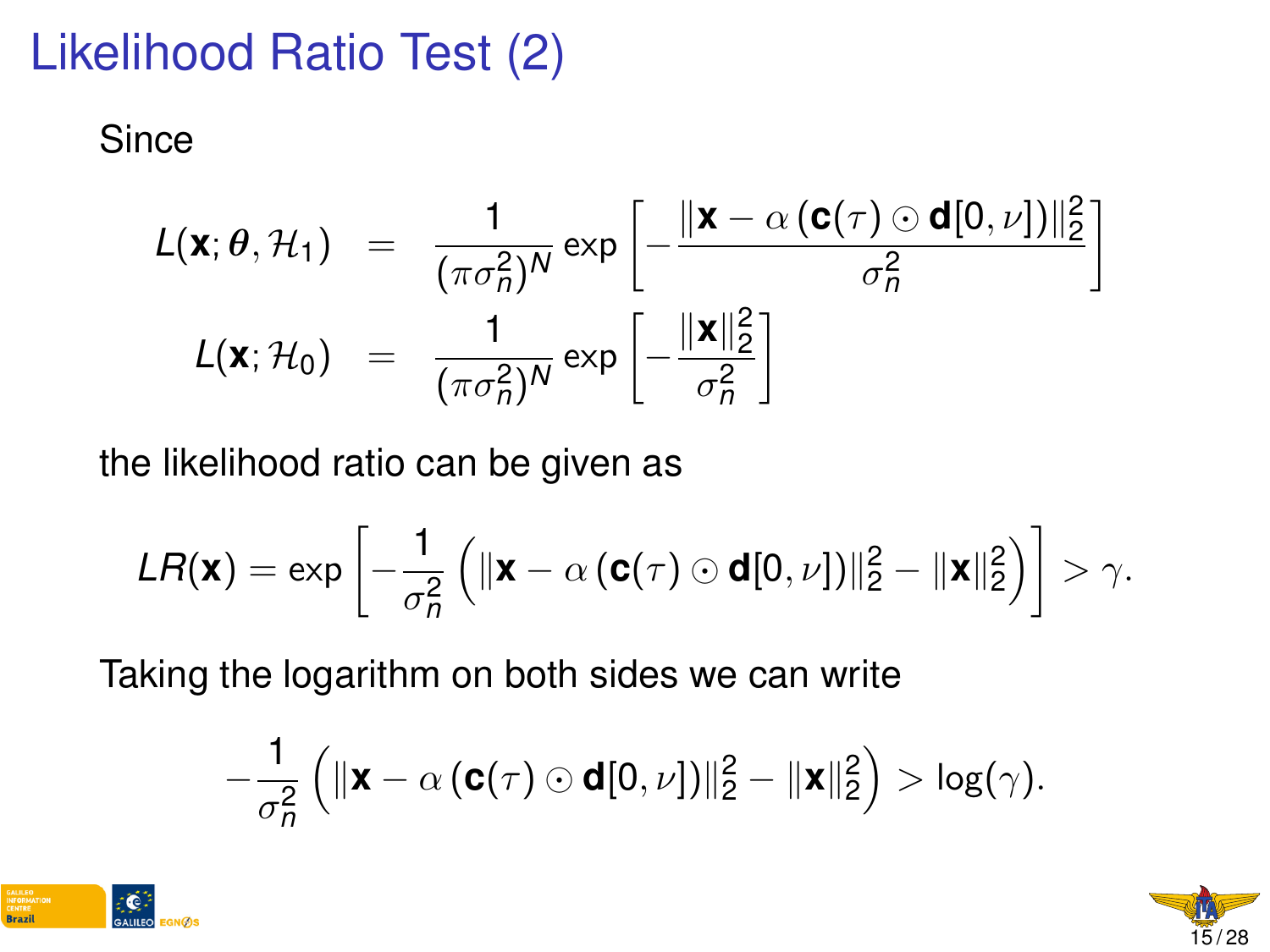## Likelihood Ratio Test (3)

#### Rearranging we get

$$
\alpha^* \left( \mathbf{c}(\tau) \odot \mathbf{d}[0,\nu] \right)^{\mathrm{H}} \mathbf{x} + \alpha \mathbf{x}^{\mathrm{H}} \left( \mathbf{c}(\tau) \odot \mathbf{d}[0,\nu] \right) \n- \alpha \alpha^* \left( \mathbf{c}(\tau) \odot \mathbf{d}[0,\nu] \right)^{\mathrm{H}} \left( \mathbf{c}(\tau) \odot \mathbf{d}[0,\nu] \right) > \sigma_n^2 \log(\gamma) \n\alpha^* \left( \mathbf{c}(\tau) \odot \mathbf{d}[0,\nu] \right)^{\mathrm{H}} \mathbf{x} + \alpha \mathbf{x}^{\mathrm{H}} \left( \mathbf{c}(\tau) \odot \mathbf{d}[0,\nu] \right) > \sigma_n^2 \log(\gamma) + PN \n\text{Re} \{ \alpha \mathbf{x}^{\mathrm{H}} \left( \mathbf{c}(\tau) \odot \mathbf{d}[0,\nu] \right) \} > \frac{\sigma_n^2 \log(\gamma) + PN}{2}
$$

and defining a new threshold we get

$$
\mathrm{Re}\{\alpha\mathbf{x}^{\mathrm{H}}\left(\mathbf{C}(\tau)\odot\mathbf{d}[0,\nu]\right)\}>\gamma'.
$$



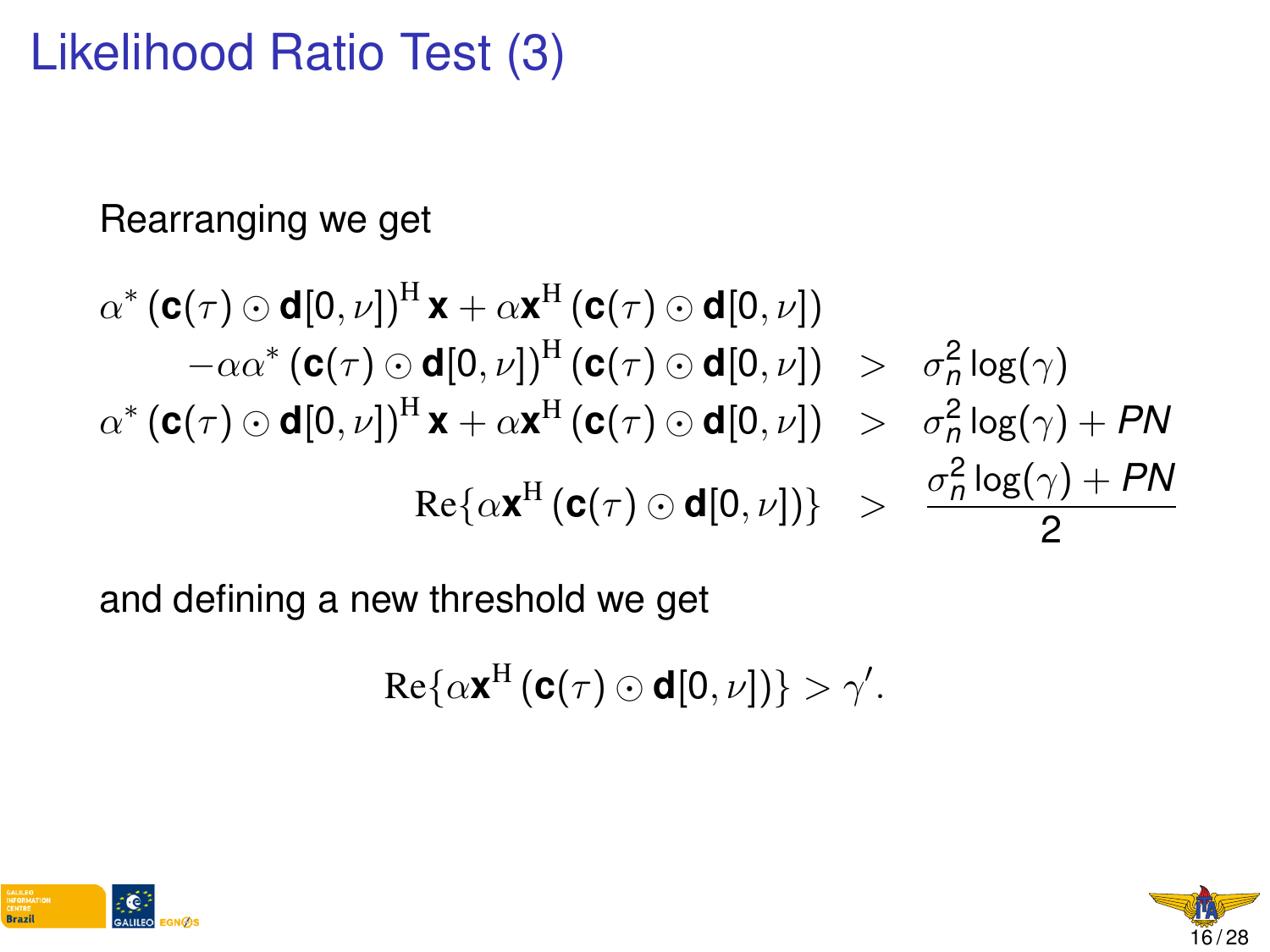# Generalized Likelihood Ratio Test (GLRT) (1)

In case the parameters  $\theta$  are not known we can define the detector to decide  $\mathcal{H}_1$  if

$$
GLR(\mathbf{x}) = \frac{L(\mathbf{x}; \hat{\boldsymbol{\theta}}, \mathcal{H}_1)}{L(\mathbf{x}; \mathcal{H}_0)} > \gamma
$$

where  $\hat{\theta}$  is the maximum likelihood estimate or  $\hat{\theta}$  maximizes  $L(\mathbf{x}; \hat{\theta}, \mathcal{H}_1)$ . An equivalent form is to decide  $\mathcal{H}_1$  if

$$
GLR(\mathbf{x}) = \max_{\boldsymbol{\theta}} \left\{ \frac{L(\mathbf{x}; \boldsymbol{\theta}, \mathcal{H}_1)}{L(\mathbf{x}; \mathcal{H}_0)} \right\} = \max_{\boldsymbol{\theta}} \{ LR(\mathbf{x}) \} > \gamma.
$$

Maximizing the the log-likelihood ratio we get

$$
\max_{\boldsymbol{\theta}}\left\{\log(L(\mathbf{x};\boldsymbol{\theta},\mathcal{H}_1)) - \log(L(\mathbf{x};\mathcal{H}_0))\right\} > \log(\gamma).
$$



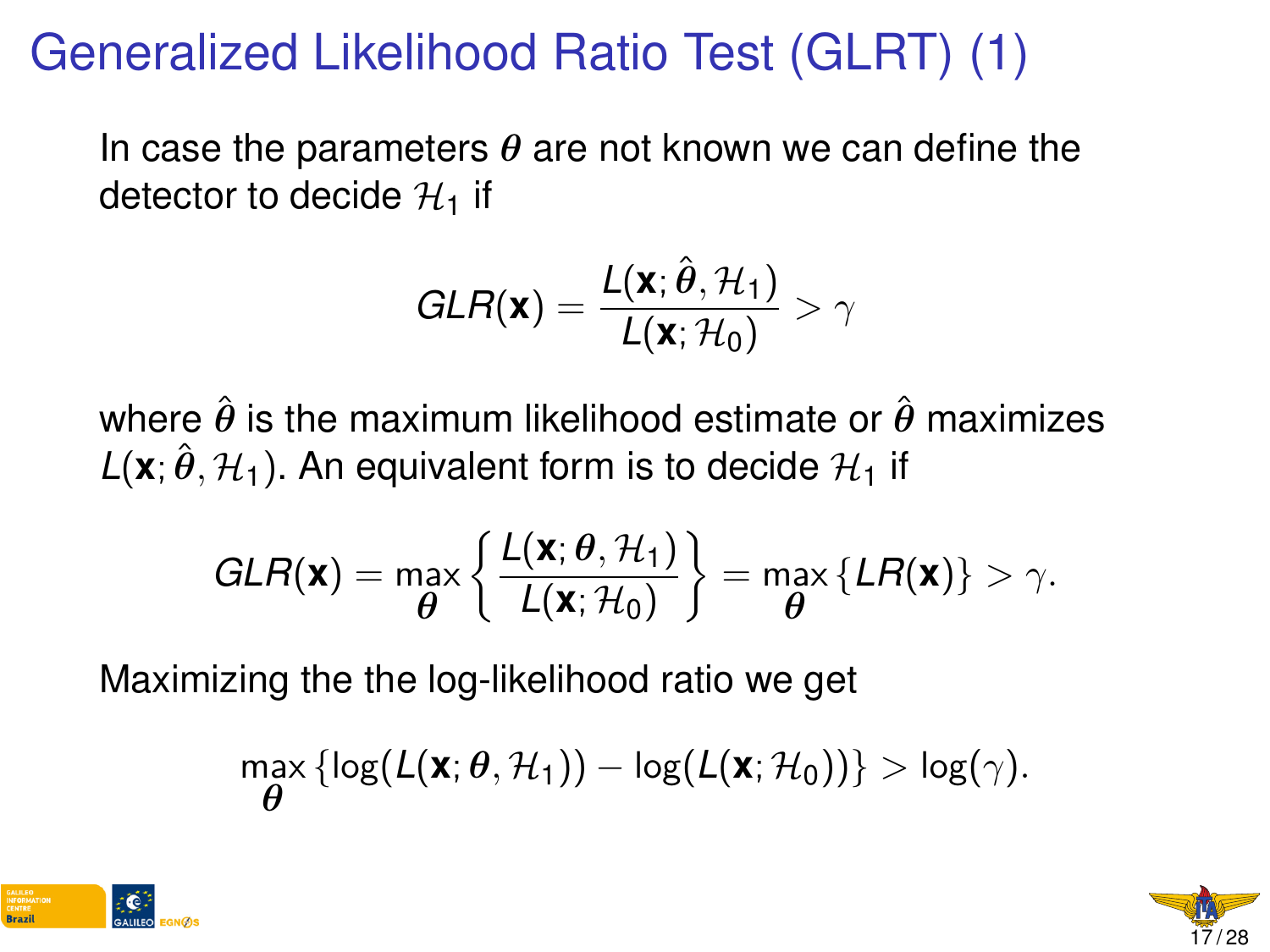#### Generalized Likelihood Ratio Test (GLRT) (2)

Introducing the likelihoods of the two hypothesis we can write

$$
\max_{\boldsymbol{\theta}} \left\{ \alpha^* \left( \mathbf{c}(\tau) \odot \mathbf{d}[0, \nu] \right)^{\mathrm{H}} \mathbf{x} + \alpha \mathbf{x}^{\mathrm{H}} \left( \mathbf{c}(\tau) \odot \mathbf{d}[0, \nu] \right) \right.\left. - \alpha \alpha^* \left( \mathbf{c}(\tau) \odot \mathbf{d}[0, \nu] \right)^{\mathrm{H}} \left( \mathbf{c}(\tau) \odot \mathbf{d}[0, \nu] \right) \right\} \quad > \quad \sigma_n^2 \log(\gamma)
$$

Taking the derivative of the cost function on the left hand side with respect to  $\alpha^*$  and equate to zero we get

$$
\hat{\alpha} = \frac{(\mathbf{C}(\tau) \odot \mathbf{d}[0,\nu])^{\mathrm{H}} \mathbf{x}}{N}.
$$

Substituting  $\alpha$  in the cost function above with  $\hat{\alpha}$  we get

$$
\max_{\tau,\nu}\{|\text{\textbf{x}}^{\text{H}}\left(\text{\textbf{c}}(\tau) \odot \text{\textbf{d}}[0,\nu]\right)|^2\} > N \sigma^2_n \log(\gamma)
$$

or

$$
\max_{\tau,\nu}\{ \textit{CAF}[k,\tau,\nu]\} > N\sigma_n^2\log(\gamma) = \gamma'.
$$

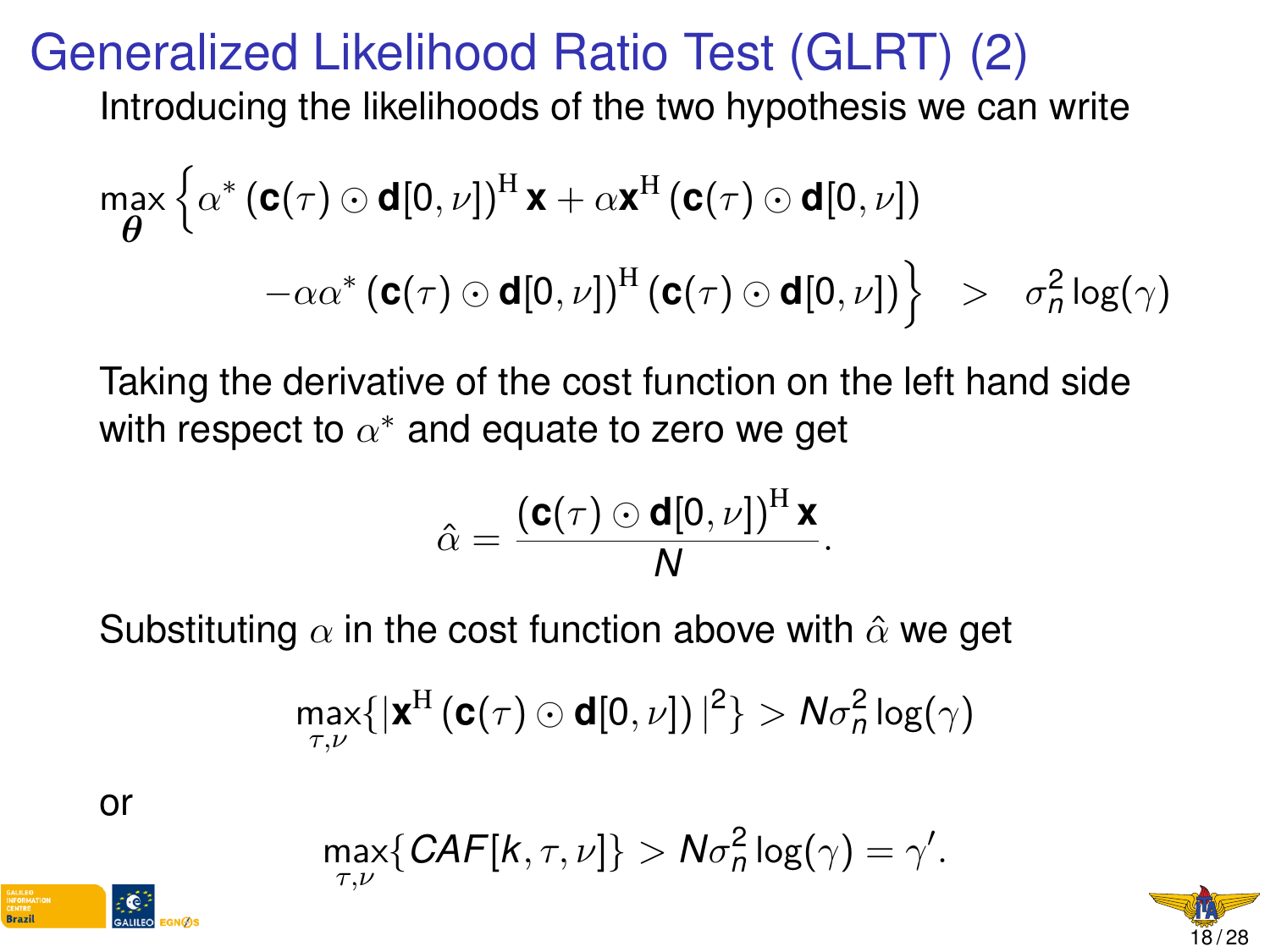

[Introduction](#page-1-0)

[Doppler and Time-Delay Estimation](#page-9-0)

[Detection Problem](#page-0-0)

[Parallel Time-Delay Acquisition](#page-0-0)



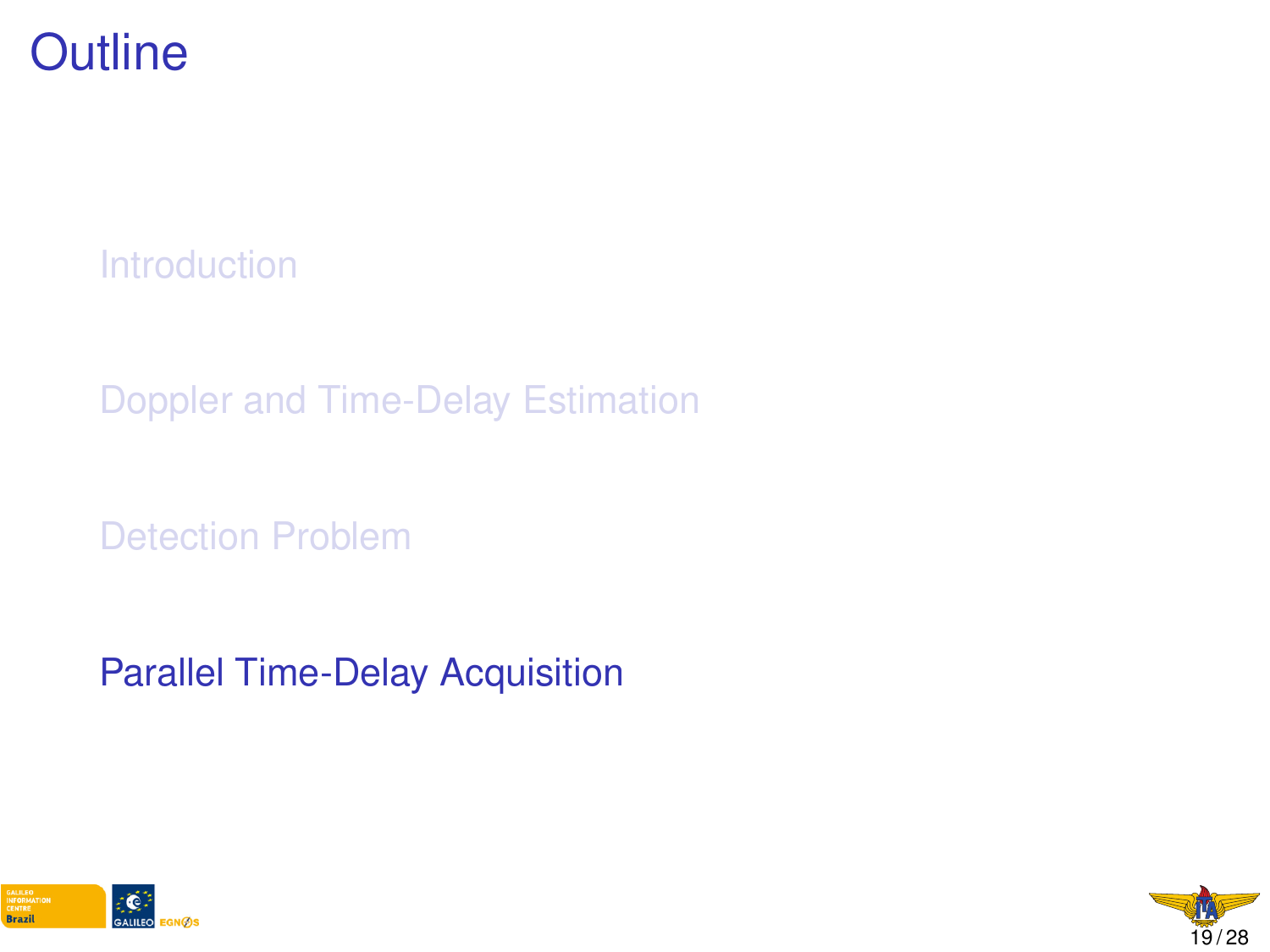# Discrete Fourier Transform (DFT)

First, we define the Discrete Fourier Transform (DFT) as

#### DFT

Analysis equation:

$$
X[m] = \sum_{n=0}^{N-1} x[n]e^{-j2\pi mn/N} = \mathcal{DFT}\{x[n]\}.
$$

Synthesis equation:

$$
x[n] = \frac{1}{N} \sum_{m=0}^{N-1} X[m] e^{j2\pi mn/N} = \mathcal{DFT}^{-1} \{X[m]\}.
$$



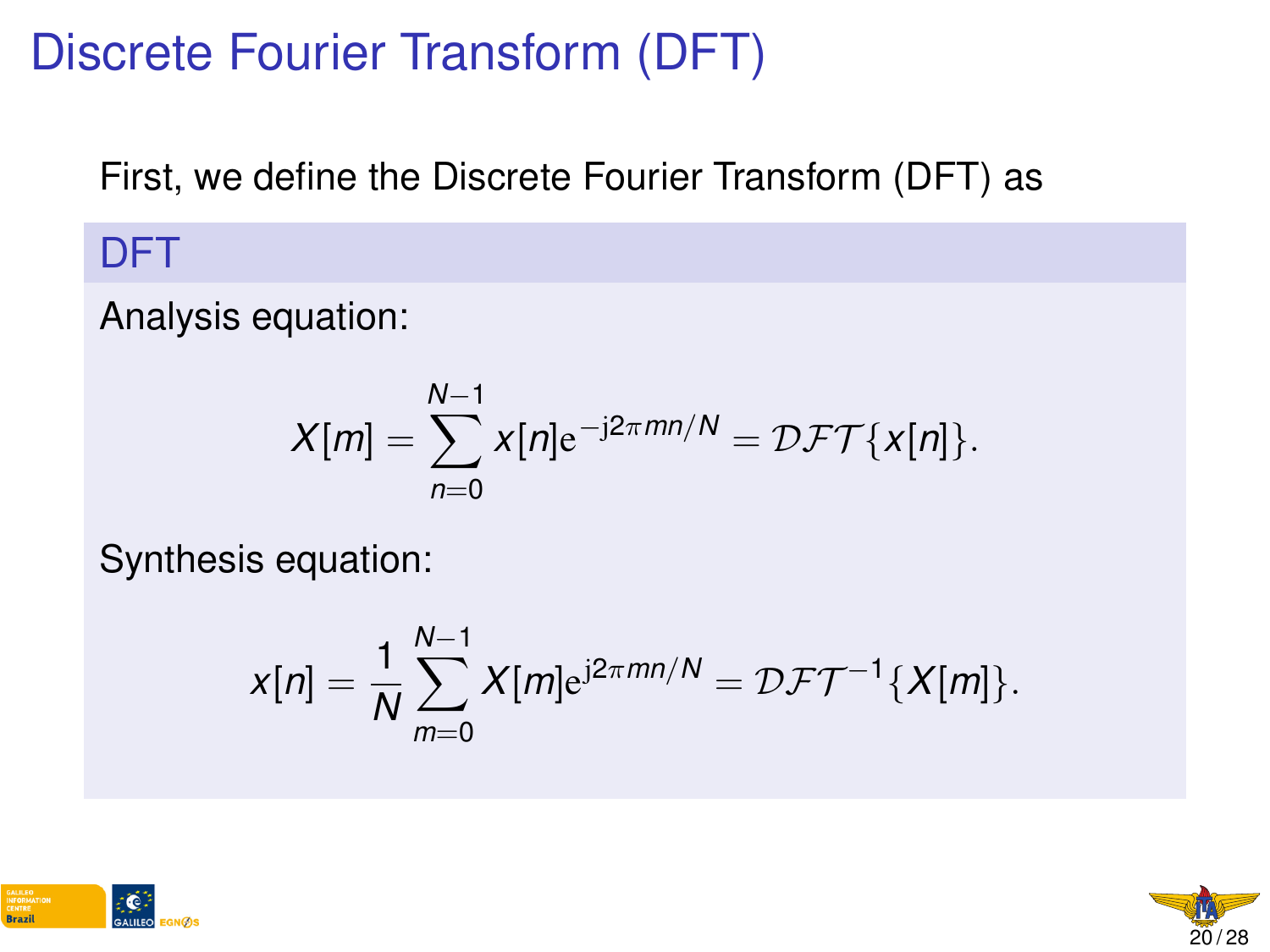#### Circular Shift

In case of a finite sequence  $x[n]$  a shift in time or in frequency only makes sense as a circular shift. The circular shift properties can be given as

$$
\mathcal{DFT}\{X[(n-n_0) \bmod N]\} = e^{-j2\pi mn_0/N}X[m]
$$

and

$$
\mathcal{DFT}\{e^{j2\pi m_0 n/N}x[n]\}=X[(m-m_0) \bmod N].
$$

The modulo operation can be defined as

$$
a \bmod b = a - b \left\lfloor \frac{a}{b} \right\rfloor, \ \ \lfloor x \rfloor = \max\{q \in \mathbb{Z} | q \leq x\}.
$$

For example:

$$
-4 \mod 5 = -4 - 5 \left\lfloor \frac{-4}{5} \right\rfloor = -4 - 5 \left\lfloor -0.8 \right\rfloor = 1
$$

and

**Rrazi** 

$$
4 \mod 2 = 4 - 2 \left \lfloor \frac{4}{2} \right \rfloor = 4 - 2 \left \lfloor 2 \right \rfloor = 0.
$$

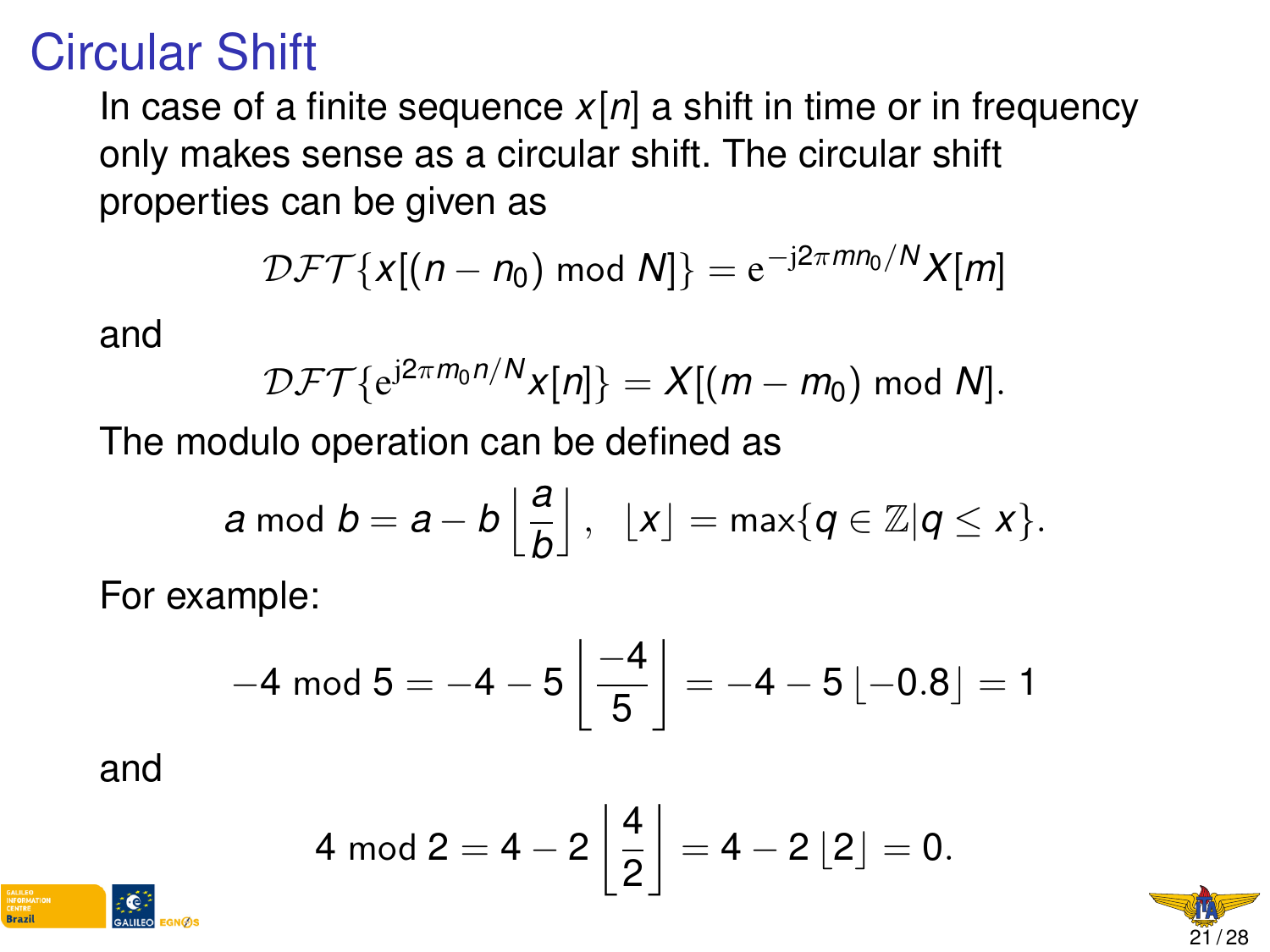# Circular Cross-Correlation (1)

Consider two finite-duration sequences  $x_1[n]$  and  $x_2[n]$  of duration *N* with

$$
\mathcal{DFT}{x_1[n]} = X_1[m]
$$
  

$$
\mathcal{DFT}{x_2[n]} = X_2[m].
$$

The *N*-point circular cross-correlation can be defined as

$$
Z[n] = \sum_{p=0}^{N-1} x_1^*[p]x_2[(p+n) \bmod N], 0 \le n \le N.
$$

The *N*-point DFT of *z*[*n*] can be given as

$$
Z[m] = \sum_{n=0}^{N-1} \sum_{p=0}^{N-1} x_1^*[p] x_2[(p+n) \bmod N] e^{-j2\pi mn/N}.
$$



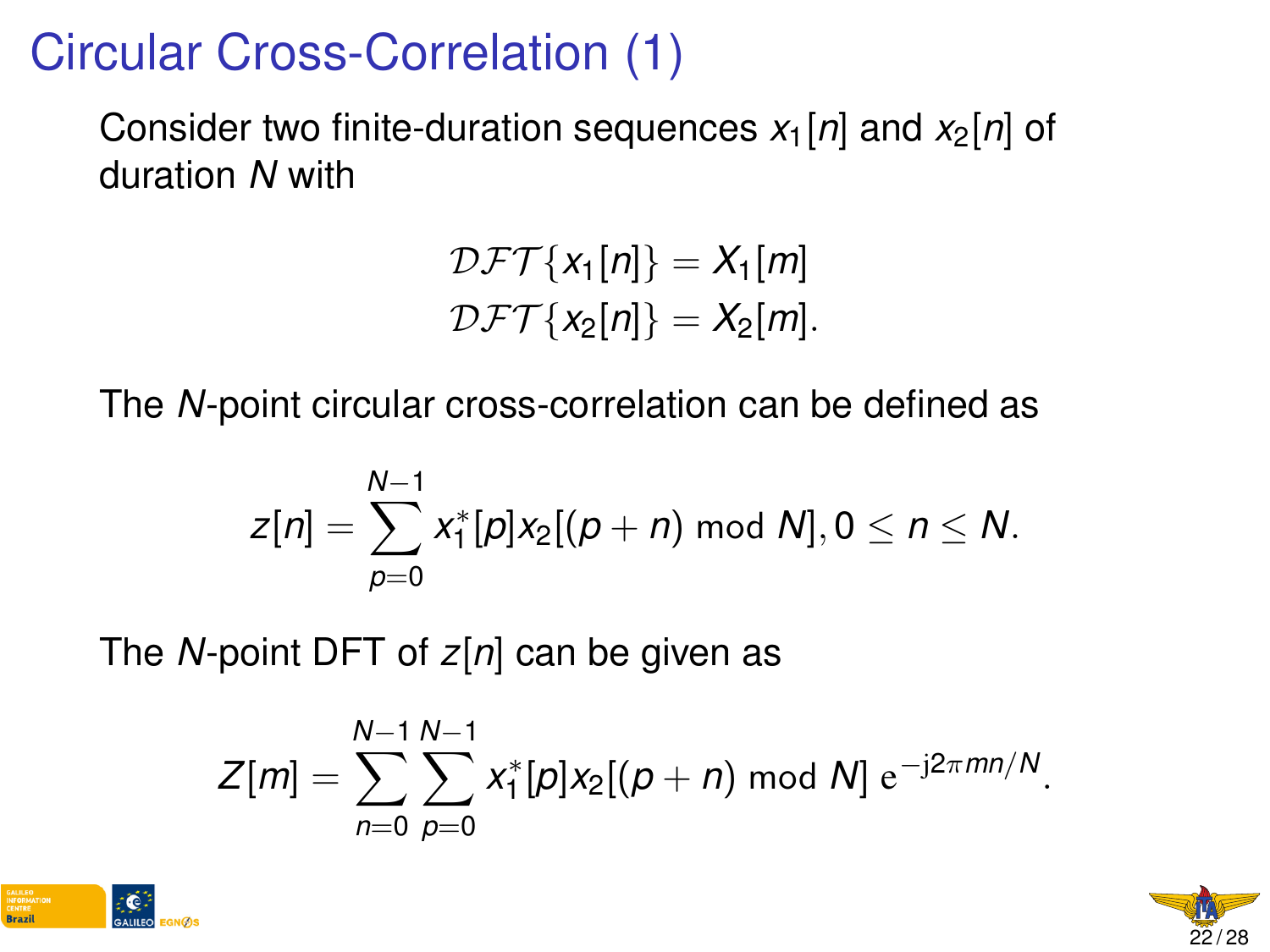# Circular Cross-Correlation (2)

We can further reformulate

$$
Z[m] = \sum_{n=0}^{N-1} \sum_{p=0}^{N-1} x_1^*[p] x_2 [(p+n) \bmod N] e^{-j2\pi m (p+n)/N} e^{j2\pi m p/N}
$$
  
= 
$$
\sum_{p=0}^{N-1} x_1^*[p] e^{j2\pi m p/N} \sum_{n=0}^{N-1} x_2 [(p+n) \bmod N] e^{-j2\pi m (p+n)/N}
$$
  
= 
$$
\sum_{p=0}^{N-1} x_1^*[p] e^{j2\pi m p/N} X_2[m] e^{j2\pi m p/N} e^{-j2\pi m p/N}
$$
  
= 
$$
X_1^*[m] X_2[m].
$$

Thus, in practical problems it is convenient and quite efficient to derive the circular cross-correlation as

$$
Z[n] = DFT^{-1}\left\{ (DFT\{x_1[n]\})^* \cdot DFT\{x_2[n]\} \right\}.
$$



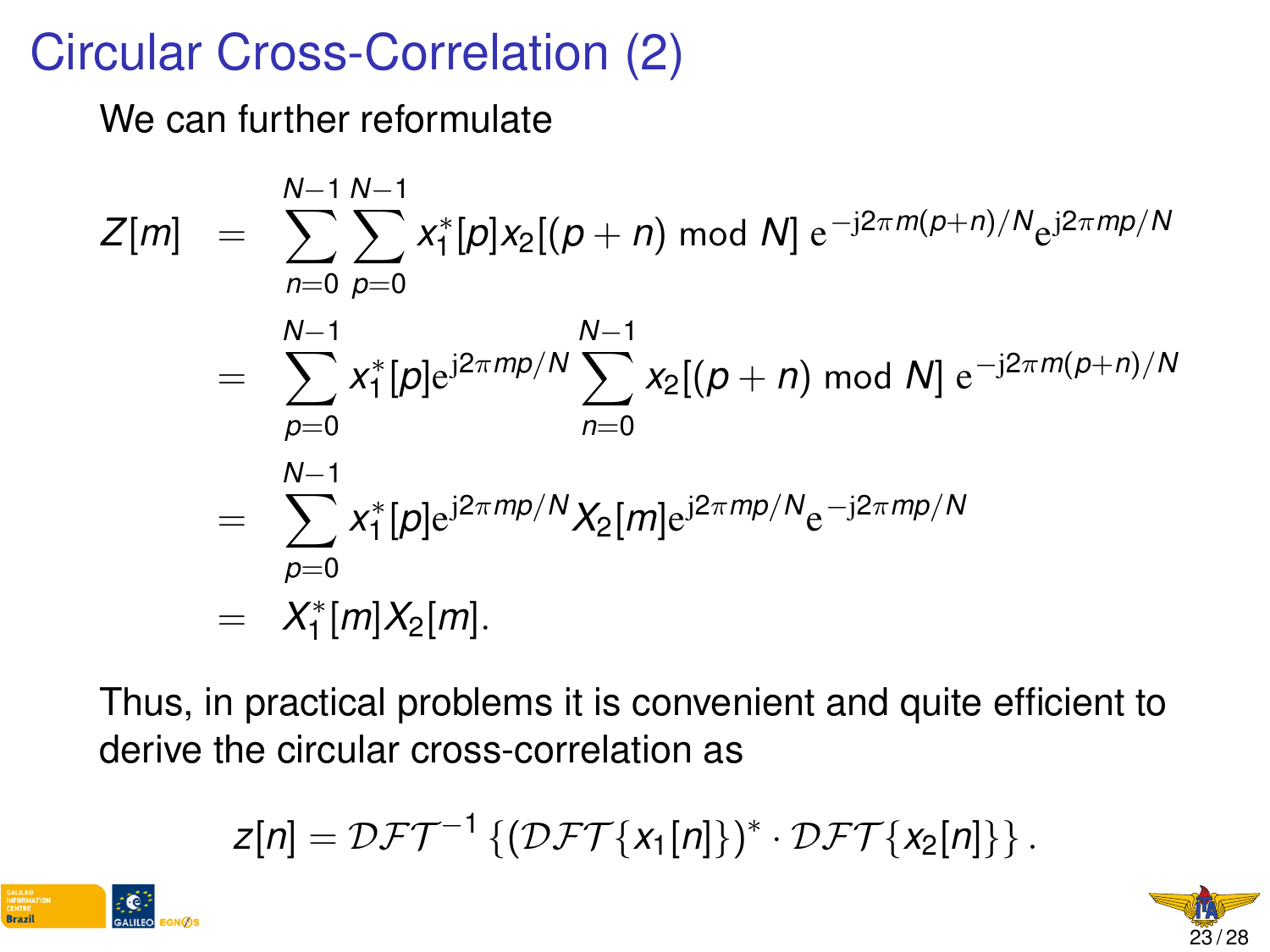## Matrix Representation of the DFT (1)

The DFT matrix is an  $N \times N$  symmetric matrix  $W_N$ , where the *m*, *n*th element is given by

$$
W_N^{mn} = e^{-j2\pi mn/N}
$$

Thus, we can also write the DFT as

$$
X[m] = \sum_{n=0}^{N-1} x[n] W_N^{mn}
$$

and the inverse DFT (IDFT) as

$$
x[n] = \frac{1}{N} \sum_{m=0}^{N-1} X[m] W_N^{-mn}.
$$

The DFT of a vector  $\mathbf{x} = [x[0], \dots, x[n], \dots, x[N-1]]^T$  can be given as

$$
\mathbf{x}_f = \mathbf{W}_N \mathbf{x}
$$



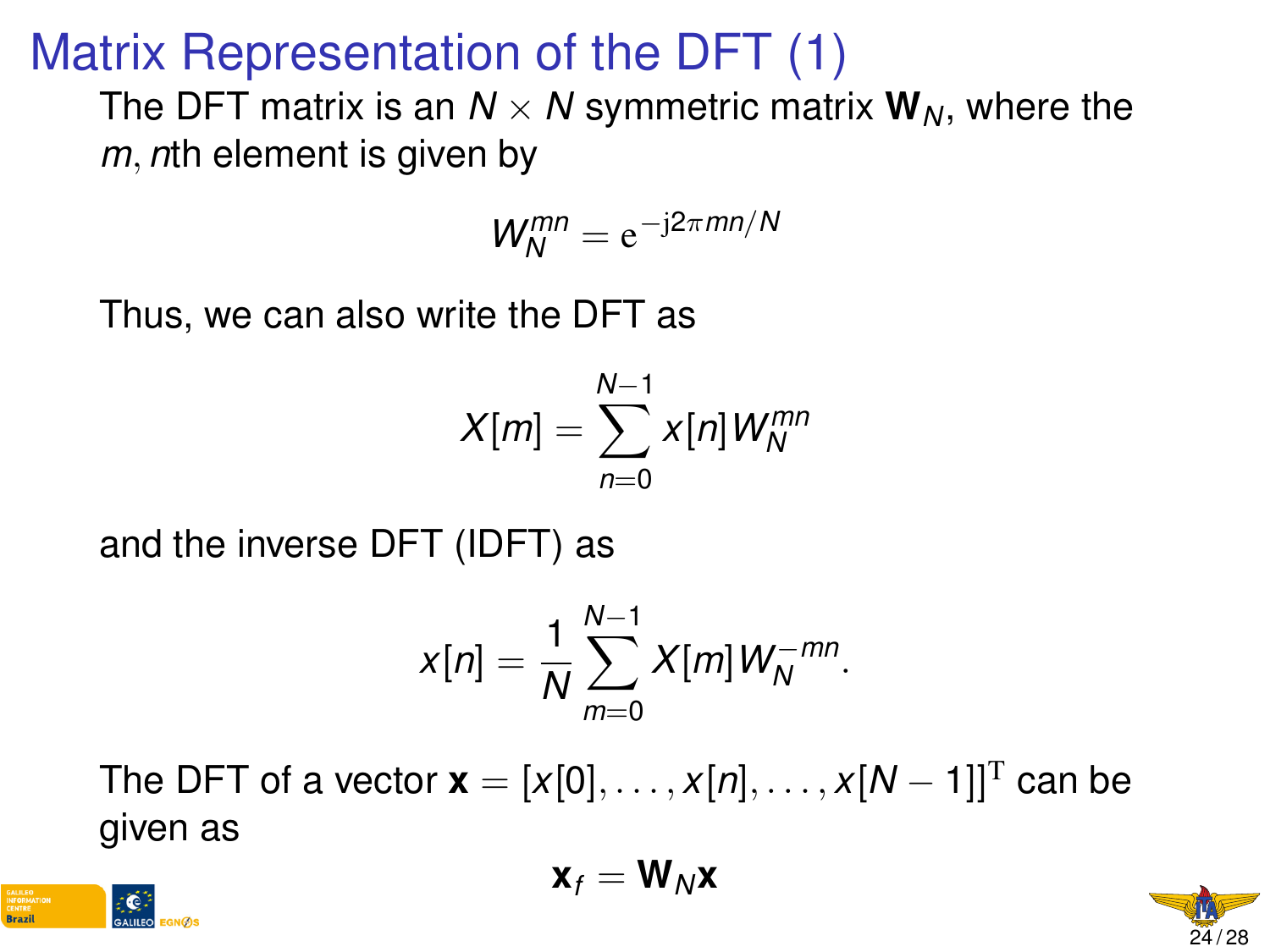# Matrix Representation of the DFT (2)

Here, the vector in frequency is defined as

$$
\mathbf{x}_f = [X[0], \ldots, X[m], \ldots, X[N-1]]^{\mathrm{T}}.
$$

The IDFT can be given as

$$
\mathbf{x} = \mathbf{W}_N^{-1} \mathbf{x}_f.
$$

The following interesting properties of  $W_N$  exist:

$$
\mathbf{W}_N^{-1} = \frac{1}{N} \mathbf{W}_N^*
$$

$$
\mathbf{W}_N \mathbf{W}_N^* = N \mathbf{I}_N
$$

$$
\mathbf{W}_N^* = \mathbf{W}_N^{\mathrm{H}}.
$$

The DFT matrix  $W_N$  is a Vandermonde matrix.



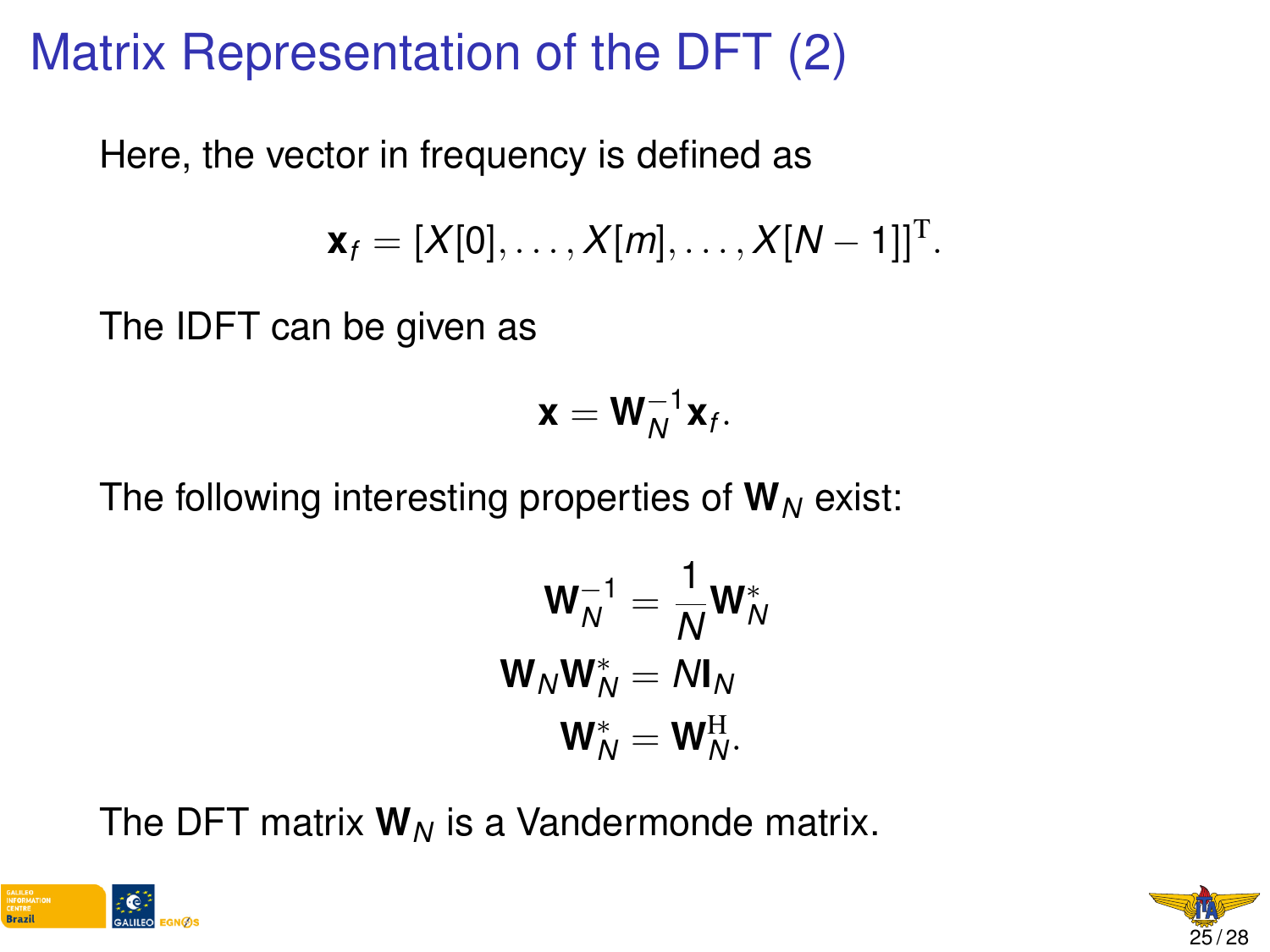#### Parallel Time-Delay Search (1)

We can now exploit the formulation of the circular cross-correlation using the DFT to perform a parallel time-delay search for each Doppler bin as

$$
\mathbf{f}[k; \nu] = \xi[k; \nu] \odot \xi^*[k; \nu] = \begin{bmatrix} \text{CAF}[k; 0, \nu] \\ \text{CAF}[k; T_s, \nu] \\ \text{CAF}[k; 2T_s, \nu] \\ \vdots \\ \text{CAF}[k; NT_s, \nu] \end{bmatrix}
$$

with

$$
\boldsymbol{\xi}[k;\nu]=\mathbf{W}_N^{-1}\left[(\mathbf{W}_N\mathbf{x}[k])^*\odot(\mathbf{W}_N\left(\mathbf{c}(0)\odot\mathbf{d}[k,\nu]\right))\right]
$$

where the Doppler bins and the evaluated time-delays are

$$
\nu \in \mathcal{D}_{\nu} = \{ \nu_{\text{min}}, \nu_{\text{min}} + \Delta_{\nu}, \nu_{\text{min}} + 2\Delta_{\nu}, \dots, \nu_{\text{max}} - \Delta_{\nu}, \nu_{\text{max}} \}
$$
  

$$
\tau \in \mathcal{D}_{\nu} = \{0, T_{s}, 2T_{s}, \dots, NT_{s}\}
$$

and the Doppler resolution is  $\Delta_{\nu}$ .

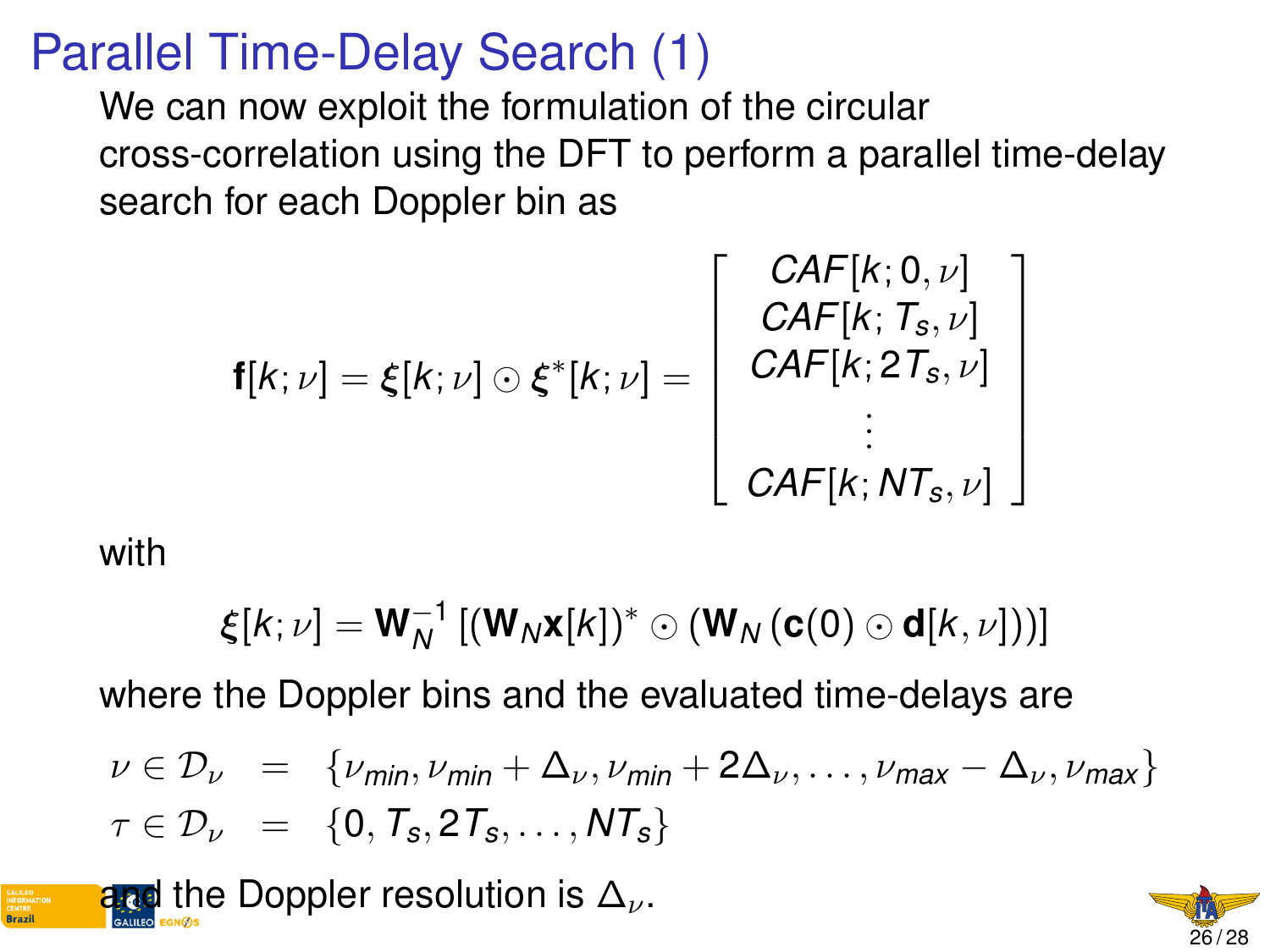# Parallel Time-Delay Search (2)

The complete CAF can be given in a data matrix

 $$ 

Detection of available satellites can be performed by

$$
F_{i,j} > N\sigma_n^2 \log \gamma = \gamma'
$$

where *Fi*,*<sup>j</sup>* is the element in the *i*th row and the *j*th column of **F**.

- ▶ For each PR sequence **c**(0) a matrix **F** has to be derived
- $\blacktriangleright$  In case a satellite was detected using the GLRT the maximum element of **F** is used to derive the initial estimates of  $\nu$  and  $\tau$
- $\triangleright$  The resolution for the Doppler has to be chosen such that the following parameter tracking process can be initialized properly